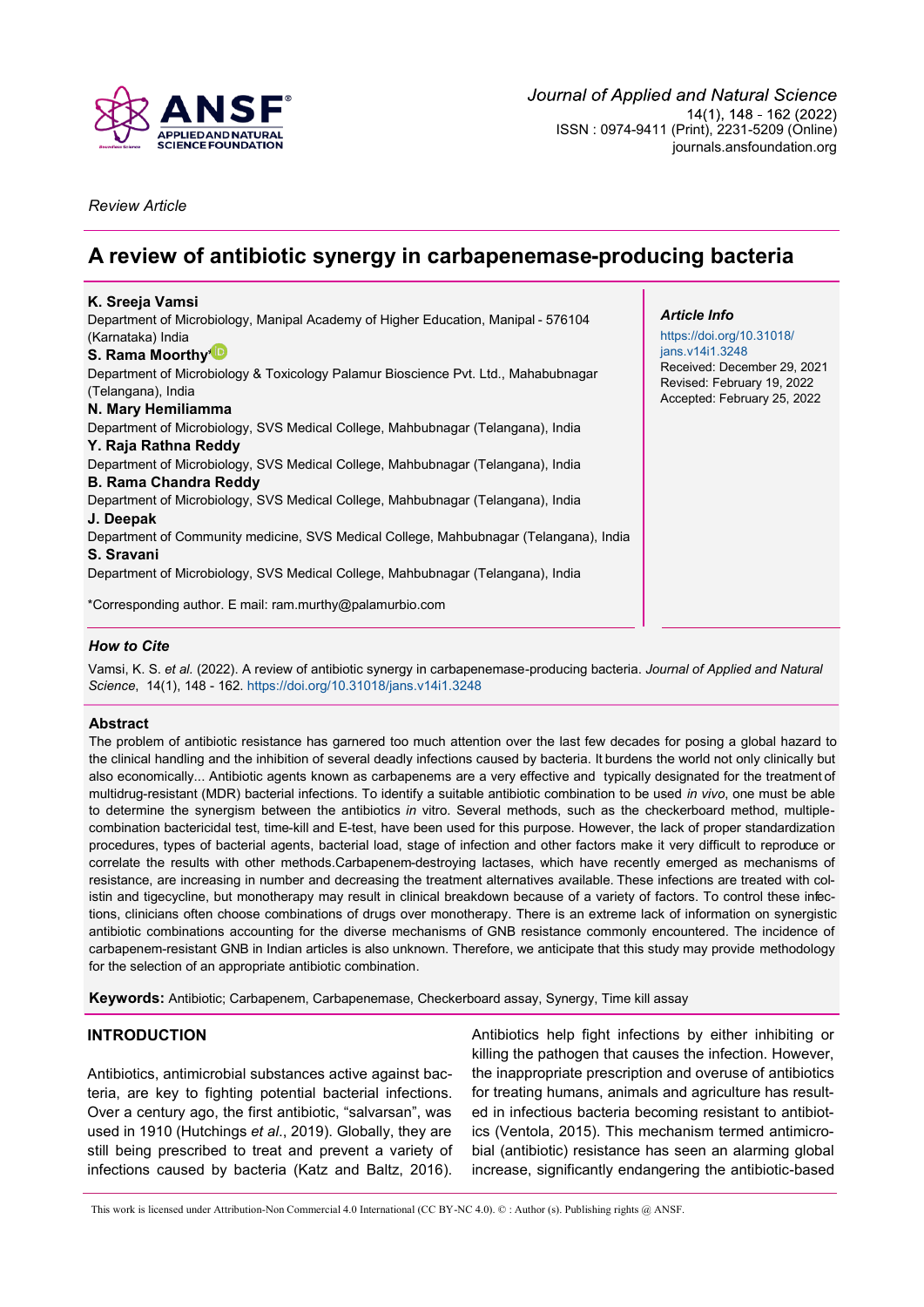treatment and outcomes of several bacterial infections (Giamarellou and Poulkau, 2009). Even though the rise of antibiotic resistance is a natural process, the excessive and untimely use of antibiotics can speed up the process of gaining resistance. Some of the ways to combat antibiotic resistance would be to prevent the occurrence of infections and spread of resistance, effective use of antibiotics only when required and prescribed by the physician and the development of new drugs (antibiotics). However, the ability of bacteria to gain resistance to the new antibiotic in a short period makes the whole process of antibiotic development futile. Therefore, this option is no longer considered profitable because of the economic and regulatory challenges faced in developing and bringing a new antibiotic to the market for use. Examples of some of the notable drug-resistant bacteria are MRSA (methicillinresistant *Staphylococcus aureus*), VRE (vancomycinresistant enterococci), CRE (carbapenem-resistant Enterobacteriaceae), drug-resistant variants *of Streptococcus pneumoniae*, *Mycobacterium tuberculosis* and *Neisseria gonorrhoeae,* MDR *Pseudomonas* aeruginosa and Acinetobacter as well as extended-spectrum beta-lactamase (ESBL)-producing members of Enterobacteriaceae. (Pfaller *et al.,* 2018).

With the option of developing new antimicrobials being ruled out, the only promising strategy to break the spread of antibiotic resistance would be to combine antibiotics to achieve better treatment efficacy. This is termed "combination therapy" instead of using a single antibiotic, "monotherapy". If used in combination, antibiotics may show three varying degrees of response: additive, synergistic or antagonistic. If the effect of the combination equals the sum of their individual effects, they are additive. If the effect is higher than the sum of the individual components, it is "synergistic", whereas the interaction will be considered "antagonistic" when the effect of the combination is less than the individual antibiotic effect. This review focuses on antibiotic synergy with a special emphasis on the synergy observed against carbapenemase-producing bacteria and the methods of measuring this synergy. (Briceland *et al.,*  1988).

Even though the debate about whether combination antimicrobial therapy is better than monotherapy is still ongoing, some research and studies have shown that combination therapy could provide better results (Ratner *et al.,* 2008). The overall mortality rate has been lower in patients following combination therapy than in those on single antibiotic therapy (Schmid *et al*., 2019). For infections with no effective antimicrobial agents, combination therapy has proven to be highly effective. Several reports have studied the effect of combination therapy in treating multidrug-*resistant Pseudomonas aeruginosa* (Dundar and Otkun, 2010; Xipell*et al.,* 2017)*, Acinetobacter baumannii (Sands et*  *al*., 2007; Wareham and Bean, 2006; Li *et al.,* 2021) *Klebsiella pneumoniae*(Lee *et al*., 2009, Nordman*et al*., 2009), and some of the most fatal drug-resistant pathogens. The study concluded that combination therapy is the best therapy when colistin and tigecycline are not accessible.

# **CARBAPENEMS**

Beta-lactams, antibiotics whose structure has a betalactam ring, are routinely prescribed antibiotics for clinical infections. They can be categorized into several classes:penicillins, cephalosporins, carbapenems, monobactams and beta-lactamase inhibitors (Thakuria and Lahon, 2013).Letourneau and Calderwood (2020) studied the actions of acombination of beta lactamase inhibitors of carbapenamase and monobactams. Carbapenems, an important class of beta-lactams identified in the late 1970s, exhibit good safety and efficacy. They have a broad spectrum of action with utmost effectiveness against Gram-positive and Gram-negative bacteria (Bradley *et al*., 1999). This makes them the antibiotics used as a last alternative for infections caused by highly drug-resistant bacteria.The literature suggests that imipenem and panipenem are more potent in treating gram-positive infections, whereas biapenem, meropenem, and ertapenem can effectively fight infections caused by gram-negative bacteria. Doripenem, the carbapenem least susceptible to hydrolysis, targets both Gram-positive and Gram-negative bacteria. Carbapenems such as imipenem and meropenem have the widest spectrum of action (Bassetti*et al*., 2009). Imipenem–Relebactam and Meropenem– Vaborbactam, which are two novel carbapenem-βlactamase inhibitors, have been studied in combination by Zhanel et al. (2018), and relebactam and vaborbactam have been reported to broaden the spectrum of imipenem and meropenem, respectively, against βlactamase-producing Gram-negative bacilli.Both combinations appear to be well tolerated in healthy subjects and hospitalized patients, with few serious drug-related treatment-emergent adverse events reported to date. (Giannella*et al., 2018*) assessed the effect of high-dose (HD) carbapenem-based combination therapy on clinical outcome in patients with monomicrobial carbapenem-resistant Klebsiella pneumoniae (CR-KP) BSI and discovered that when patients receive combination therapy for CR-KP BSI, the use of HD carbapenem appears to be associated with a better outcome, even when high-level carbapenem resistance is present.

Carbapenem controls bacterial infections by inhibiting cell wall synthesis, specifically peptide cross linking. They enter Gram-negative cells through outer membrane transport proteins and porins and irreversiblyacylate penicillin-binding proteins (PBPs). The acylation of PBP inhibits itstransglycosylase, transpeptidase and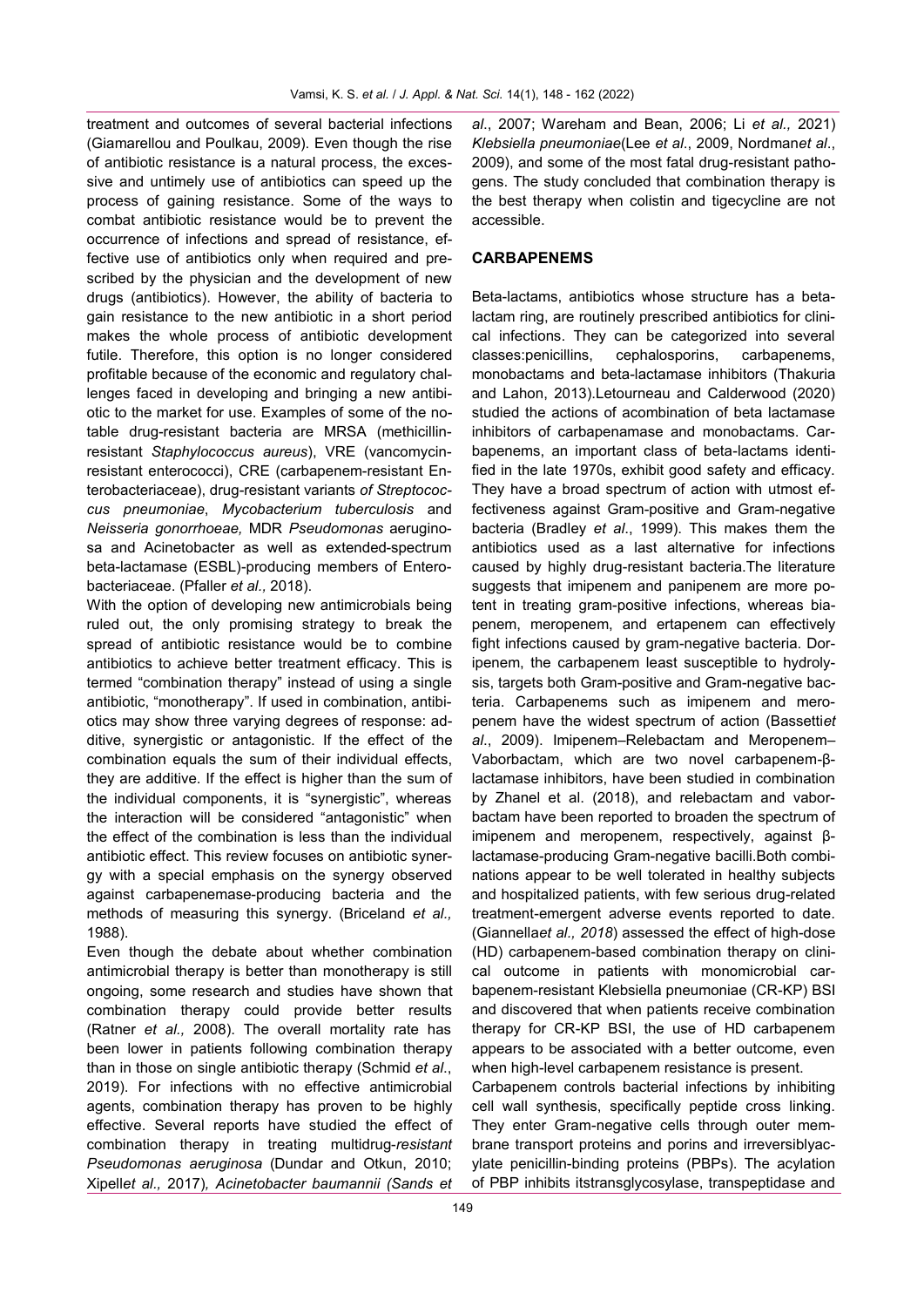carboxypeptidase activities. This results in the synthesis of very weakened peptidoglycan and altered osmotic pressure, resulting in bursting of the cell. The ability of carbapenems to bind to multiple types of PBPs (Hashizume*et al*., 1984) makes them more effective against infectious Gram-negative bacteria. To treat more serious infections, they can be combined with other antimicrobials (Cha, 2008). Comparison of combination therapy with monotherapy is reported by (Peri *et al.,* 2019), World Health Organization (WHO) stated that the superiority of combination treatment (most often including meropenem, colistin, gentamicin, or tigecycline) versus monotherapy has been limited due to the observational nature of the studies. This is of supreme importance due to the continuous emergence of multidrug-resistant (MDR) bacterial strains, which cannot be controlled with antibiotic monotherapy.

Bacteria can develop resistance to carbapenems due to mechanisms that may be intrinsic, extrinsic or both. If the bacteria are naturally resistant to certain antibiotics, they are intrinsically resistant and often complicate drug selection for treatment. Extrinsic or acquired resistance is when a sensitive bacterium gains the gene responsible for the resistance from resistant bacteria (Forsberg *et al*., 2010). They may also develop strategies to stop the antibiotic from causing any harm to the host bacteria. Some of the mechanisms include inactivation of the antibiotic using enzymes, mutating the target site of the antibiotic or rapid efflux of the antibiotics as soon as they enter the cell (Levy and Marshall, 2004). Gramnegative bacteria are more dangerous, as they are gaining resistance against all available antibiotics, leading to a scenario similar to when there were no antibiotics. Among the Gram-positive bacteria, drug-resistant variants of *Staphylococcus aureus* and Enterococci pose the biggest threat (Rossolini*et al*., 2014).

# **CARBAPENEMASE**

Carbapenemase, a class of beta-lactamases, can hydrolyse carbapenems as well as other beta-lactams, such as penicillin, cephalosporins and monobactams. Drug-resistant bacteria producing carbapenemase can nullify the effect of carbapenem, the antibiotic used as the last resort to treat infections. Moreover, these enzymes are too resilient to be destroyed by betalactamase inhibitors. Based on their amino acid homology, carbapenemase can be classified into three major classes, class A, class B and class D. Of these, members of classA and class D have at their active site the presence of a serine residue, which in class B enzymes is replaced by zinc. Therefore, class A and D carbapenemases are serine carbapenemases, while class B enzymes are metallo-carbapenemases. In terms of the ability to hydrolyze carbapenem and geographical spread, the most effective ones are NDM, IMP, KPC,

OXA-48 and VIM (Poirel*et al*., 2012). Members of SME, KPC, IMI, GES and NMC comprise class A, members of IMP, SPM, VIM, SIM and GIM form the class B metallo-carbapenemase, while the class D enzymes are OXA- type.(MUSA and D. N. B. (2018) stated that according to the Ambler classification, there are four molecular classes of β-lactamases, namely, A, B, C and D. The genes that encode thebeta-lactamase enzyme AmpCtype,an Ambler class C,are present in Serratia, Citrobacter and Enterobacter. It can rapidly hydrolyze penicillin, cephalosporins, and monobactams but is not inhibited by beta-lactamase inhibitors. The metallo β-lactamase subtype generated by carbapenem-resistant Pseudomonas aeruginosa isolates in Japan was classified by (Nakayama *et al.,* 2021), and it was discovered that all MBL-positive CRBP-r isolates were extremely resistant to carbapenems, which were dominant in IMP-1 synthesis. Sun *et al. (*2018) evaluated the reliability of the inhibitorenhanced carbapenem inactivation method (CIM) for the detection and preliminary classification of carbapenemase in gram-negative rods and concluded that the CIM produces consistent results with the carbapenemase gene detection method and thus may be used to detect and classify carbapenemase in clinical microbiology laboratories. Table 1 highlights some of the key features of the different classes of carbapenemase.

Carbapenemasewas first reported in the 1980s from *Aeromonas hydrophila*, followed by reports in 1982 (SME-1 from *Serratia marcescens*), 1984 (IMI-1 from *Enterobacter cloacae*) and 1990 (NMC from *E. cloacae*). This global spread hascreated many serious concerns, as bacterial strains are gaining resistance against one of the most potent classes of beta-lactams, carbapenems (Garcia, 2013).

## **Class A carbapenemases (penicillinases)**

They are serinecarbapenemases reported from *Serratia marcescens, Enterobacter cloacae*(Nordmann*et al*., 1993)*, Klebsiella*spp*.* (Yigit*et al*., 2001), etc. Class A carbapenemase can hydrolyze penicillin, cephalosporin, carbapenem, and aztreonam and is inhibited by compounds such as clavulanate and tazobactam. They comprise three major enzyme families: NMC/IMI, KPC and SME. NMC (nonmetalloenzymecarbapenemase) and IMI (imipenem hydrolyzing beta-lactamase) genes are chromosomally encodedand have been detected in *Enterobacter cloacae* isolates (Nordmann*et al*., 1993) with an internal amino acid identity of 97% (Rasmussen *et al*., 1996).*Klebsiella pneumoniae* carbapenemase (KPC) genes are not chromosomally encoded but are present on extrachromosomal elements called plasmids. They are not limited to *Klebsiella pneumoniae* (Yigit*et al*., 2001) but are also present to a lesser extent in *Salmonella* spp*.* and *Enterobacter* spp*.*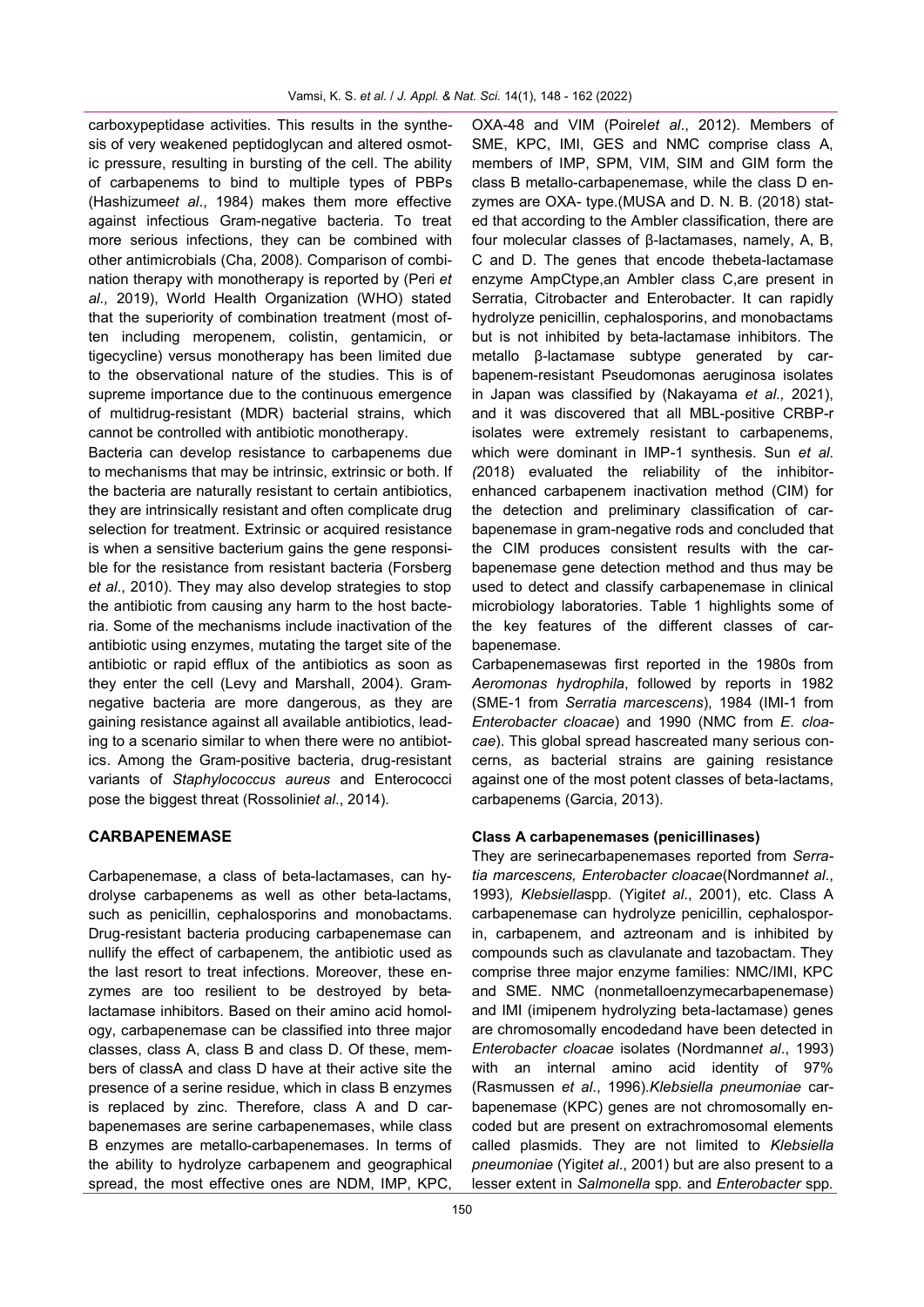Vamsi, K. S. *et al.* / *J. Appl. & Nat. Sci.* 14(1), 148 - 162 (2022)

|                  | <b>Class A</b>                                                                     | <b>Class B</b>                                                     | <b>Class D</b>                                                |  |
|------------------|------------------------------------------------------------------------------------|--------------------------------------------------------------------|---------------------------------------------------------------|--|
| Alternate name   | Penicillinase                                                                      | Metallo-beta-lactamase                                             | Oxacillinase                                                  |  |
| Genes encoded on | Both chromosomes and<br>plasmids                                                   | Mainly plasmids                                                    | Both chromosomes and plasmids                                 |  |
| Inhibited by     | Clavulanic acid, tazobac-<br>tam                                                   | <b>FDTA</b>                                                        | In vitro by NaCl, variable inhibi-<br>tion by clavulanic acid |  |
| Examples         | KPC, SME, IMI, NMC                                                                 | VIM, GIM, SIM, IMP, NDM-1                                          | OXA-23, OXA-40, OXA-48, OXA-<br>50                            |  |
| Organisms        | P. aeruginosa, S. mar-<br>cescens, Enterobacter-<br>ospp., Enterobacteri-<br>aceae | Pseudomonas spp., Acineto-<br>bacter spp., Enterobacteri-<br>aceae | P. aeruginosa, Acinetobacter<br>baumanii                      |  |

Source : various Scopus/PUBMED journals and web search

(Bratu*et al*., 2005). The gene for SME (*Serratia marcescens* enzyme) is encoded on the chromosome and has been identified in several isolates of several *Serratia marcescens.* They show 70% amino acid identity with members of the NMC/IMI family (Naas *et al*., 1994).Classification based on amino acid homology has resulted in four major classes that correlate well with the functional scheme but lack the detail concerning the enzymatic activity of the enzyme Soeung*et al.*  (2020) mentioned molecular class A, including βlactamases with serine at their active site. In the study of (Bush, 2018), it was mentioned how the serine active site forms.

Among the resistance conferred by several carbapenemase-producing bacteria, the frequency with which the resistance is shown by bacteria producing KPC poses the maximum threat (Nordmann*et al*., 2009; Srinivasan and Patel, 2008). Their rates of propagation, even on an international level, are fairly widespread and have been reported in countries such as the United States, Greece, China and Israel (Gupta *et al*., 2011; Nordmann*et al*., 2009; Bratu*et al*., 2005a), resulting in endemic and epidemic situations. They are a larger threat, as their carbapenemase can hydrolyze a very broad spectrum of antibiotics, such as fluoroquinolones, tetracycline and aminoglycosides (Bratu*et al*., 2005b; Endimiani*et al*., 2009), in combination with other mechanisms, such as changes in the transporter and enzyme modification. This compounds the problem of KPCproducers often comprising up to 57% of some outbreaks (Woodford *et al*., 2004; Bratu*et al*., 2005a). With the limited data available, it remains unknown which antibiotic combination can effectively treat infections caused by KPC-producing bacteria (Hirsch and Tam, 2010).

## **Class B carbapenemases (metallo-beta-lactamases)**

They are metallo-carbapenemases (zinc), usually resistant to commercial beta-lactam inhibitors but susceptible to EDTA and other metal chelators. The gene for the enzyme is present on the chromosome and has been identified thus far in *Bacillus cereus* (Kuwabara and Abraham, 1967)*, Stenotrophomonas maltophila* (Saino*et al*., 1982) and *Aeromonas* spp*.* (Iaconis and Sanders, 1990)*.* Localized imipenemasessuch as GIM (German imipenemase), SIM (Seoul imipenemase), VIM (Verona integron encoded Metallo beta-lactamase, commonly present in *Pseudomonas* sp*.*) and IMP (active on imipenem, commonly found in *Acinetobacter*  sp*.* and *Pseudomonas* sp.) are common families of metallo-carbapenemase. VIM and IMP have been spotted worldwide in*Enterobacteriaceae,* while SIM and GIM have not spread beyond their place of origin.

NDM (NewDelhi metallo-beta-lactamase, widely present in *Enterobacteriaceae, Acinetobacter* spp. and *Vibrio cholerae* (Nordmann*et al*., 2011; Patel, 2012), is one of the classes of metallo-beta-lactamases. The infection caused by NDM was endemic to India and Pakistan. However, tourism has resulted in its spread to several countries (Kus*et al*., 2011). A key concern regarding NDM is thatit is not restricted to hospitalacquired infections but is also spread in the environment (Wu *et al*., 2010; Poirel*et al*., 2011). Such organisms often carry genes responsible for resistance to other classes of antibiotics but are susceptible to polymyxin and tigecycline (Livermore *et al*., 2011; Albur*et al*., 2012).These enzymes are currently divided into three subclasses based on a combination of structural features, zinc affinities for the two binding sites, and hydrolysis characteristics.The different active site requirements on different classes were studied by (Sun *et al.,* 2018). Subclasses B1 and B3, divided by amino acid homology, bind two zinc atoms for optimal hydrolysis, while enzymes in subclass B2 are inhibited when a second zinc is bound. Subclass B2 also differs in hydrolysis spectrum, as it preferentially hydrolyzes carbapenems, in contrast to the broad hydrolysis spectrum observed for B1 and B3 enzymes (Devkota*et al.,*2020)

# **Class D carbapenemase (oxacillinases)**

They are OXA (oxacillin hydrolyzing) beta-lactamases and have been recognized in *Acinetobacter* sp*.* (Afzal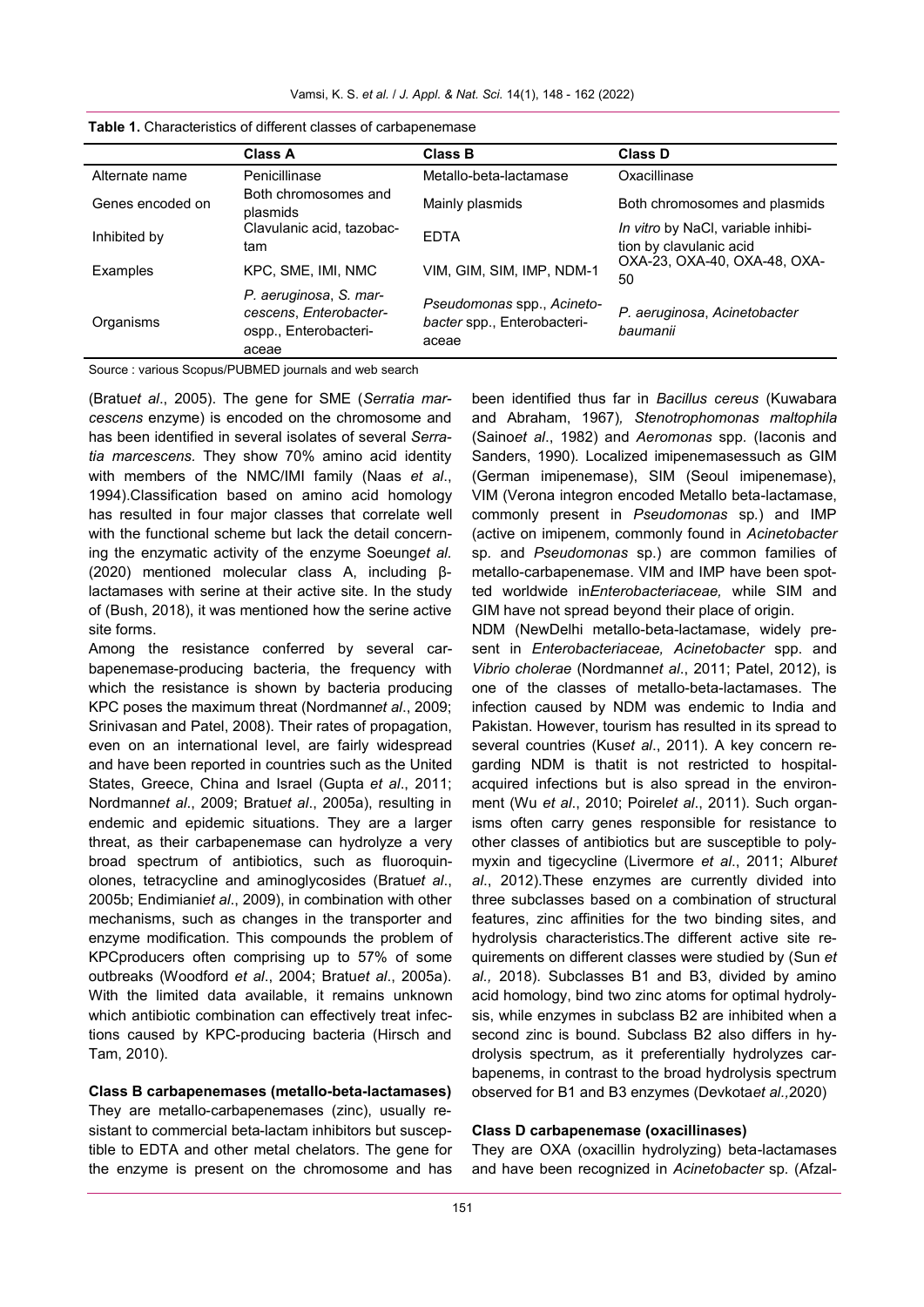Shah and Livermore, 1998)*,* more specifically in *A. baumannii.* They are also present to some extent in *P. aeruginosa* and members of *Enterobacteriaceae* (Naas and Nordmann, 1999)*.* They are present on the chromosomes and on the plasmids of several bacterial classes (Sanschagrin*et al*., 1995; Poirel*et al*., 2012). They can hydrolyze oxacillin and cloxacillin and inhibit clavulanate and EDTA (Bush *et al*.,2011). Class D carbapenemase hydrolyses carbapenems very weakly. This class has seen maximum growth in terms of the number of newly developed enzymes (Bush and Fisher, 2011). They are the key sources of hospitalacquired infections coupled with a high rate of mortality. Some of the examples include OXA-1, OXA-2, OXA-24/40, OXA-23, OXA-10, OXA-48, etc. (Antunes and

**Table 2.** Earlier studies of combination therapy with carbapenem

| <b>Isolate</b>         | Combination                          | % Synergy | % Antagonism | <b>Reference</b>                 |
|------------------------|--------------------------------------|-----------|--------------|----------------------------------|
| Acinetobacter baumanii | Imipenem +<br>Ampicillin/sulbactam   | 88.2      | Nil          | Ozseven et al.<br>(2012)         |
| Acinetobacter baumanii | Imipenem + cefepime/sulbactam        | 70.6      | Nil          | Ozseven et al.<br>(2012)         |
| Acinetobacter baumanii | Meropenem + Ampicillin/<br>sulbactam | 94.1      | Nil          | Ozseven et al.<br>(2012)         |
| Acinetobacter baumanii | Meropenem + cefepime/<br>sulbactam   | 8.8       | Nil          | Ozseven et al.<br>(2012)         |
| Acinetobacter baumanii | Meropenem + sulbactam                | 70        | 6.7          | Pongpech et al.<br>(2012)        |
| Acinetobacter baumanii | Imipenem + Ampicillin/sulbactam      | 16        | Nil          | Sheng et al. (2011)              |
| Acinetobacter baumanii | Imipenem + sulbactam                 | 87.5      | Nil          | Song et al. (2007)               |
| Pseudomonas aeruginosa | Imipenem + Gentamycin                | 25        | Nil          | Santos et al. (2013)             |
| Pseudomonas aeruginosa | Imipenem + Tobramycin                | 75        | Nil          | Santos et al. (2013)             |
| Pseudomonas aeruginosa | Imipenem + Rifampicin                | 75        | Nil          | Santos et al. (2013)             |
| Pseudomonas aeruginosa | Imipenem + Tobramycin                | 15        | Nil          | Dundar and Otkun,<br>(2010)      |
| Pseudomonas aeruginosa | Imipenem + Ciprofloxacin             | 8         | Nil          | Dundar and Otkun,<br>(2010)      |
| Pseudomonas aeruginosa | Doripenem + Amikacin                 | 20        | Nil          | He <i>et al.</i> (2012)          |
| Pseudomonas aeruginosa | Doripenem + Colistin                 | 3         | Nil          | He et al. (2012)                 |
| Pseudomonas aeruginosa | Doripenem+Levofloxacin               | 9         | Nil          | He et al.(2012)                  |
| Klebsiella pneumoniae  | Meropenem + Colistin                 | 38.5      | Nil          | Tascinietal.(2013)               |
| Klebsiella pneumoniae  | Imipenem + Colistin                  | 38.5      | Nil          | Tasciniet al. (2013)             |
| Klebsiella pneumoniae  | Imipenem + Polymyxin B               | 100       | Nil          | Elemamet al. (2010)              |
| Klebsiella pneumoniae  | Meropenem + Colistin                 | 25        | Nil          | Stein et al. (2015)              |
| Klebsiella pneumoniae  | Meropenem + Tigecycline              | 10        | Nil          | Stein et al. (2012)              |
| Klebsiella pneumoniae  | Doripenem + Colistin                 | 100       | Nil          | Lee and Burges,<br>(2013)        |
| Klebsiella pneumoniae  | Doripenem + Polymyxin B              | 100       | Nil          | Lee and Burges,<br>(2013)        |
| Klebsiella pneumoniae  | Meropenem + Polymyxin B              | 64        | Nil          | Pankey and Ash-<br>craft, (2009) |
| Klebsiella pneumoniae  | Imipenem + Tigecycline               | 69.2      | Nil          | Yimet al. (2011)                 |
| Klebsiella pneumoniae  | Imipenem + Colistin                  | 33.3      | 23.8         | Souli et al. (2009)              |
| Klebsiella pneumoniae  | Meropenem + Polymyxin B              | 100       | Nil          | Diep et al. (2017)               |
| Klebsiella pneumoniae  | Meropenem + Polymyxin B              | 100       | Nil          | Kulengowski et al.<br>(2017)     |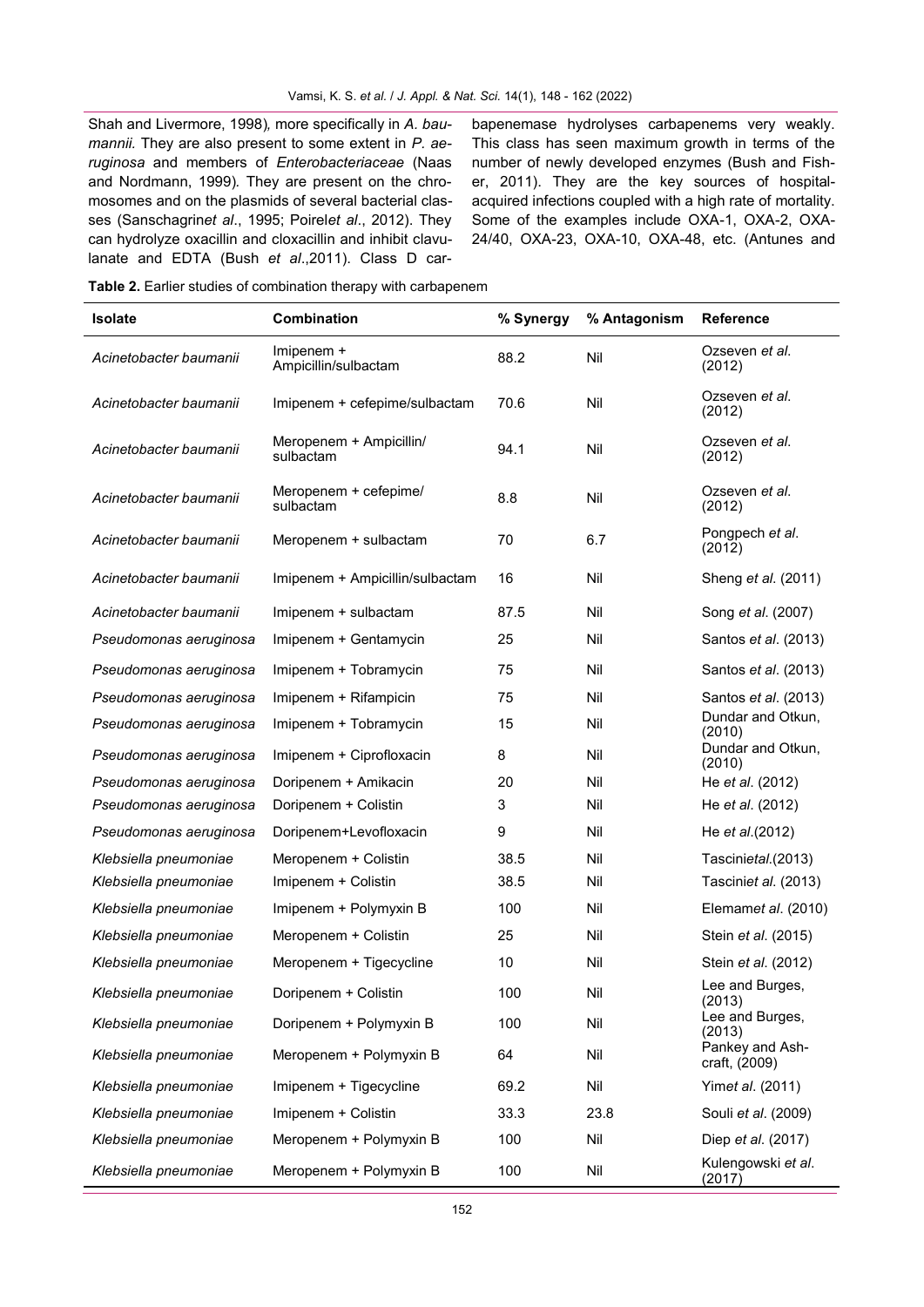Fisher, 2014).As mentioned in penicillinase, class D also possesses serine at their active site (Akhter *et al.,* 2018). However, according to the study of (Willing *et al.,* 2020), serine incorporation lowers resistance to oxacillin.

# **ANTIBIOTIC SYNERGY WITH CARBAPENEM**

The concept of "antibiotic synergy" arises when a combination of antibiotics is used to cure a particular infection instigated by drug-resistant bacteria in cases where monotherapy may not be advantageous. While using a combination, if the effect of the antibiotic combination is more than the effects of separate antibiotics, the antibiotics are said to act in synergy. Such a pair may provide better improvement and reduce mortality. While using carbapenem for combination therapy, either one or both candidates can be considered carbapenems. Combinations of other antibiotics with carbapenem have been found to be most effective for patients in the high-risk mortality class (septic shock patients). In contrast, the combinations without carbapenem exhibited worse results (Daikos*et al*., 2014). Several studies have focused on the effect of combination therapy to cure infections. Carbapenemsaminoglycosides combinations have had encouraging results against carbapenem-resistant Enterobacteriaceae (CRE) (Hirsch *et al*., 2013; Le *et al*., 2011). Combinations of colistin with meropenem showed synergism against MDR *Klebsiella pneumoniae* isolates (Ontong*et al*., 2021). Another independent study identified the combination of doripenem with amikacin to be highly effective against KPC-producing *Klebsiella pneumoniae*. The results were promising for both *in vitro*  and *in vivo* infection models (Hirsch *et al*., 2013)*.*To treat the infections caused by the PDR (pandrugresistant) Acinetobacter baumannii, a combination of imipenem-colestimethate and imipenem-tigecycline has been found to be synergistic (Spoirala*et al*., 2010). MDR *Klebsiella pneumoniae* infections were treated with several combinations, such as colistin with aminoglycoside, fluoroquinolones, carbapenem, tetracycline, cephalosporins, piperacillin and fosfomycin (Ontong*et al*., 2021).Zusman*et al*. (2013) analysed the *in vitro* synergy between polymyxin and carbapenem combinations. This combination was successful against 77% of *Acinetobacter baumannii* isolates with only 1% antagonism, notably when meropenem or doripenem was used.

Combinations of two carbapenems are a salvage treatment option to combat XDR (extensively drugresistant) and PDRCRE. In a few studies, ertapenem and doripenem combinations have been used, where ertapenem inhibits KPCs while doripenem kills the pathogen(Bulik and Nicolau, 2011). Other carbapenem combinations effective against KPC producers are

imipenem/ertapenem, imipenem/doripenem, meropenem/doripenem and ertapenem/doripenem, whereas the meropenem/ertapenem combination showed no synergy(Poirel*et al*., 2016; De Pascale *et al*., 2017). Some data show that DCC (double carbapenem combination) exhibits synergistic activity against MDR (multidrug-resistant) and XDR *K.*pneumoniae producing OXA-48 (Galani*et al*., 2018)*.* However, the results are limited to *in vitro* conditions, and clinical evidence is awaited. Recent studies have also shown that resistance development against combination therapies is delayed compared to that against monotherapies (Tan *et al*., 2007). Table 2 depicts some of the studies where carbapenems were used for treating infections.

All these reports suggest one thing in common: DCCs proved to be of maximum efficacy, with imipenem showing maximum efficiency. However, the results cannot be directly taken into account relevant to clinical practice, as the correlation among the results *obtained in vitro* and *in vivo* depends on several factors, such as the pharmacokinetic and pharmacodynamic properties of the drug in the patient and bacterial load and antibiotic load at the infection site (Zusman*et al*., 2013).

#### **Methods for testing synergy**

The need for testing antibiotic synergy has gained excessive admiration in the last decade owing to the growing incidence of infectious organisms that are highly drug-resistant. *In vitro* drug combination studies can, to an extent, provide evidence about their *in vivo*  performance, which is where synergy testing plays a key role. Synergy testing requires sophisticated techniques to measure the cumulative efficacy of the antibiotic combinations. The most common methods used in vitro to determine the synergy are the checkerboard method, MCBT (Multiple combination bactericidal test), time-kill assays and E-test (gradient diffusion test). These methods may determine if the antibiotics used in combination are antagonistic to each other (Doern, 2014). Papoutsaki*etal.*(2020) used the three E-test, chequerboard, and TKA to evaluate the invitro methods for testing tigecycline combinations against carbapenemase-producing Klebsiella pneumoniae isolates.

#### **Checkerboard method**

This method is relatively easy and can determine the activity of a combination of two antibiotics in clinically relevant concentrations. The combinations at different concentrations can be tested in a broth with a 2 ml volume or a micro broth with a 100 μl volume (Odds, 2003). The effect of different classes of antibiotics can also be determined in serial dilutions. The results of this method are expressed in terms of FIC and fractional inhibitory concentration. The FIC values are calculated from the MIC values of the individual components of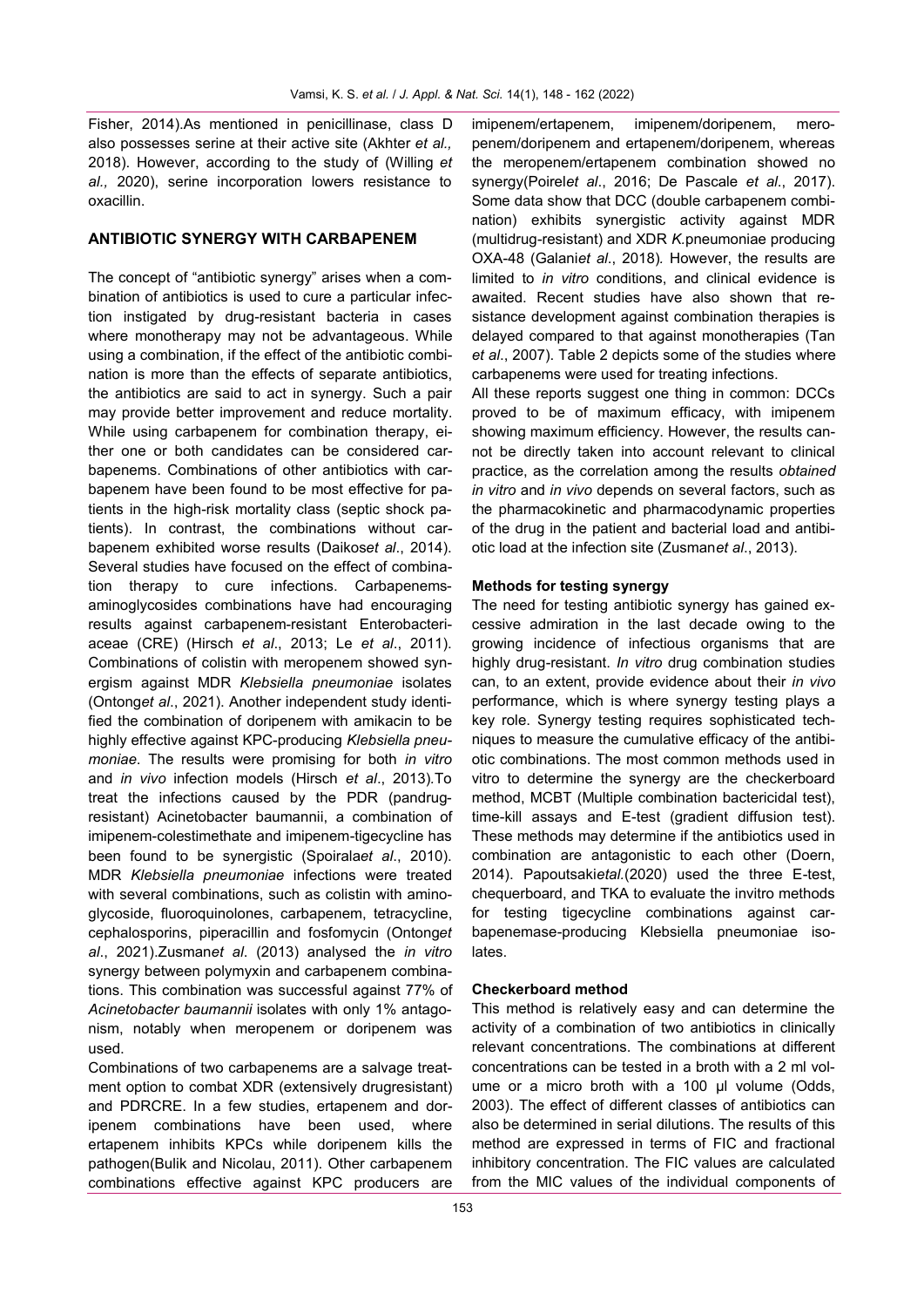the combination and the MIC of the combination as a whole. For a combination to be synergistic, the MIC of the combination should be at least 4-fold less than the MIC of the individual components. This meansthat the FIC value should be less than 0.5 for the combination to act synergistically. FIC values in the range of 0.5-1.0 are considered to be additive; values 1-4 indicate little interaction between the drugs, while FIC values greater than 4 imply that the antibiotics in the combination are antagonistic (Saiman, 2007). This method has certain limitations. For example, it can test a combination of only two antibiotics, not more than that. The efficacy of the combination can be tested only for a fixed period, and it requires several reagents and resources to check several different combinations (Doern, 2014).

Using the broth volatilization checkerboard technique, (Netopilova*et al*., 2021) researchers evaluated in vitro antibacterial interactions against diverse S. aureus strains in both liquid and vapourphases.The synergistic effect of conventional antibiotics and lipopeptides of the pelgipeptin family was evaluated by the Checkerboard method in the study of (Costa *et al*., 2019).The results indicate that the combination of pelgipeptin B and C or chloramphenicol has a synergic effect against a multidrug-resistant bacterial strain.

#### **Multiple-combination bactericidal test**

The MCBT is a useful technique to help clinicians decide on appropriate non antagonistic combination antibiotic therapy for patients (Smith *et al.,* 2020)

The multiple-combination bactericidal test overcomes one of the major disadvantages of the checkerboard test. It can simultaneously test two, three or even four antibiotics and determine the antimicrobial concentration required to achieve 99.9% killing. The concentration of the antibiotics to be used in the test depends on the concentration present in the serum of the patients. It allows only a fixed concentration of antibiotics to be tested. However, several combinations can be easily tested as the assay is performed in a 96-well microtiter plate. Each well can have the required antibiotic combination atappropriate concentrations. The plates are inoculated with the bacterial agents to be tested, incubated and observed for turbidity twice, at 24 h as well as 48 h. Samples from the wells with no turbidity are subcultured and examined for 99.9% killing (Aaron *et al*., 2000). The utility of this method is limited, as the results are measured only at specific time intervals (Taylor *et al*., 1983).

(Tapalsky 2018) Evaluated the sensitivity of combinations of antimicrobial drugs (AMPs) of nosocomial isolates of *Klebsiella pneumoniae, Pseudomonas aeruginosa and Acinetobacter baumannii*producingcarbapenemase by using MCBT.

in the study of Lim and Fitzgerald (2018). Treating resistant Pseudomonas aeruginosa lung disease in young children with cystic fibrosis.It was mentioned that MCBT is able to systematically test P. aeruginosa isolates against various combinations of antibiotics to identify the optimal sensitivity pattern. The results can be generated within 72 hours of culture, whichfurther enhances the treatment efficacy in the management of P. aeruginosa infections in individuals with CF.

### **Time-kill assays**

The time-kill assay (TKA) determines the reduction in bacterial counts with time followed by exposure to a specific drug combination compared to the antibiotics used singly (Laishram*et al*., 2017). Similar to the MCBT test, the time-kill assay also determines the concentration of the antibiotics that is sufficient to achieve 99.9% bacterial killing. Therefore, it is considered a derivative of MCBT. However, in contrast to MCBT, where growth is checked at 24 and 48 hours, the time-kill assays employ different time points to better understand bacterial killing. This enables the detection of the rate of bacterial killing, which is crucial to predicting the infected patient's performance (Norden*et al*., 1979). There is a standard protocol for the time-kill assays that are performed in beakers of at least 10 mL volume. The antibiotic combination was mixed with a specific load of inoculum and incubated for 48 hours. In the meantime, 0.5 mL samples are withdrawn at a specific time interval to determine the viable count of bacteria in the sample. The values of time and kill are used to make a graph. Suppose there is more than a 2 log10 decrease in the growth of bacteria obtained with the antibiotic combination and with the most active antibiotic of the combination. In that case, the combination is said to exhibit synergistic behavior (NCCLS, 1999). Any difference less than this is noted as indifference. The limitation of the test is that the graph is not easy to interpret, as different bacteria grow at different rates, with the first 12 h being the most critical ones for such studies.

The results of TKA can also be depicted as the area under the killing curve (AUC). The log values of bacteria can be plotted on the Y-axis with the time on the Xaxis, and the AUC can be calculated for the combination and an individual component. If both AUC values were statistically significant at  $P < 0.05$ , the components acted synergistically. Even though the results have high precision coupled to less experimental variation, they are not extensively used (*Laishram et al*., 2017). A key reason for this is the fact that researchers often prefer to use the drug at concentrations similar to those present in the serum. However, this is not reliable, as the drug concentration at the site of infection or in other organs may vary, and therefore, the results cannot be extrapolated. Another key point is that the drug concentration remains constant in vitro, whereas the concentration keeps changing within the body. Fac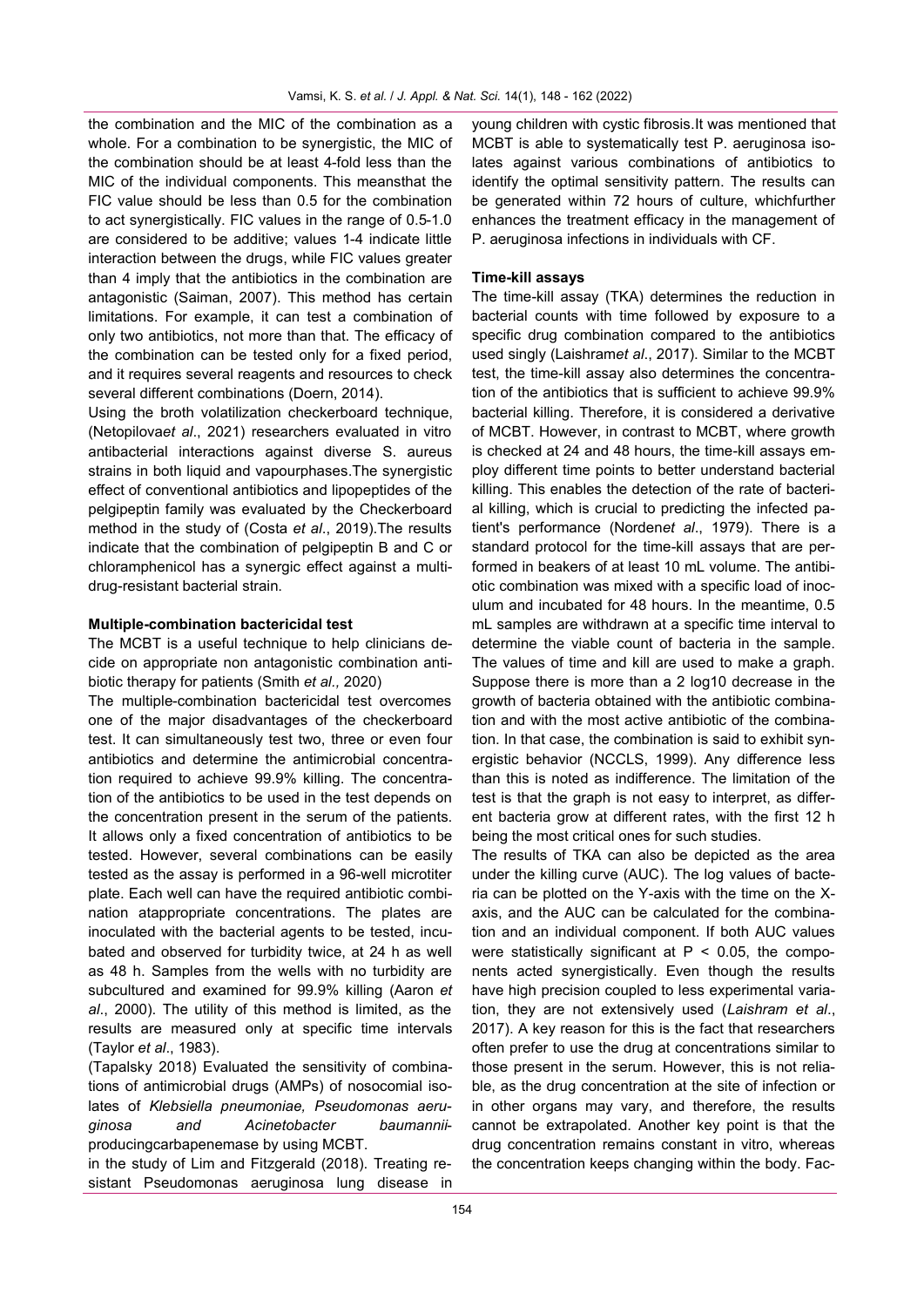tors such as the properties of the drug, dose and mode of administration, inoculum size, etc. severely affect the results of TKA (Tripodi*et al*., 2007). It can be used as a reference assay to determine the bactericidal effect but is often time-consuming andlabour-intensive and can detect only limited concentrations (Laishram*et al*., 2017).

Jahan *et al*.(2021) used an Etest minimum inhibitory concentration (MIC): MIC technique and a time-kill assay to investigate the combination of fosfomycin and meropenem against 20 MBL-producing P. aeruginosa. The Etest technique and the time-kill assay yielded similar results in accordance with the isolates.

(Alrashidi*et al*., 2021) conducted a Time-Kill Assay Study on the Synergistic Bactericidal Activity of Pomegranate Rind Extract and Zn(II) against methicillinresistant Staphylococcus aureus (MRSA), Staphylococcus epidermidis, Escherichia coli, and Pseudomonas aeruginosa, as Pomegranate Rind Extract and Zn(II) possess antimicrobial activity.

## **E-test**

The E-test formerly known as the Epsilometer test is a method of assessing antimicrobial sensitivity by inserting an antimicrobial-impregnated strip onto an agar plate. If a bacterium or fungus is sensitive, it will not grow near an antibiotic or antifungal concentration. The results can be used to determine a minimum inhibitory concentration (MIC) for some microbial and antimicrobial combinations.

The test is also known as the gradient diffusion test. The test relies on antibiotic diffusion from a strip impregnated with the antibiotic in a continuous concentration gradient. An agar medium with the lawn growth of the test bacterium was used to perform the test. E-test strips with the specific antibiotic were placed on agar and allowed to incubate overnight. The antibiotic will slowly diffuse from the strip to kill the bacteria, leading to the formation of an elliptical zone as the antibiotic will diffuse from all sides. The point at which this clear zone touches the strip is the minimal inhibitory concentration (MIC). TheE-test can be modified in two ways to determine synergy (Doern, 2014).

The first method employs two E-test strips with different antibiotics. They were placed in agar plates with lawn bacterial growth perpendicular to each other. The strips intersect each other at the MIC of the individual antibiotic. The FIC value determines whether they are in synergy (Saiman 2007; White *et al*., 1996). In the second method, a single E-test strip with the antibiotic is placed on the lawn bacterial growth on the agar plate for 60 min. The strip is then replaced with a second strip impregnated with a different antibiotic. Control strips are also placed on the same plate without interfering with the test results (Lewis *et al*., 2002). Table 3 lists some of the studies that used these testing methods to determine synergy against *Acinetobacter baumannii, Pseudomonas aeruginosa* and *Klebsiella pneumoniae*.

In (Ranu*et al.,* 2019), antibiotic combinations such as colistin + meropenem, imipenem + tigecycline, poly-

|  |  |  | Table 3. Synergy methods used for different combination therapies |
|--|--|--|-------------------------------------------------------------------|
|--|--|--|-------------------------------------------------------------------|

| Organism               | <b>Antibiotic combination</b>        | <b>Synergy testing method</b><br>employed | <b>References</b>            |
|------------------------|--------------------------------------|-------------------------------------------|------------------------------|
| Acinetobacter baumanii | Imipenem + Polymyxin B               | Checkerboard and time-kill                | Yoon et al., 2004            |
| Acinetobacter baumanii | Imipenem + Polymyxin B               | E test                                    | Wareham and Bean, 2006       |
| Acinetobacter baumanii | Meropenem + Colistin                 | Checkerboard                              | Biancofioreet al., 2007      |
| Acinetobacter baumanii | Meropenem + Polymyxin B              | E test and time-kill                      | Pankey and Ashcraft, 2009    |
| Pseudomonas aeruginosa | Imipenem + Polymyxin B               | Time-kill                                 | Landman <i>et al.</i> , 2005 |
| Pseudomonas aeruginosa | Imipenem + Polymyxin B               | Checkerboard breakpoint                   | Tatedaet al., 2006           |
| Pseudomonas aeruginosa | Meropenem + Colistin                 | Time-kill                                 | Pankuchet al., 2008          |
| Pseudomonas aeruginosa | Imipenem + Colistin                  | Time-kill                                 | Bergen et al., 2011          |
| Klebsiella pneumoniae  | Imipenem + Polymyxin B               | Time-kill                                 | Bratuet al., 2005a           |
| Klebsiella pneumoniae  | Imipenem + Colistin                  | Time-kill                                 | Souliet al., 2009            |
| Klebsiella pneumoniae  | Imipenem + Colistin                  | Time-kill                                 | Elemamet al., 2010           |
| Klebsiella pneumoniae  | Doripenem + Polymyxin B              | Time-kill                                 | Urban et al., 2010           |
| Klebsiella pneumoniae  | Doripenem + Colistin/<br>Polymyxin B | Time-kill                                 | Lee and Burgess, 2013        |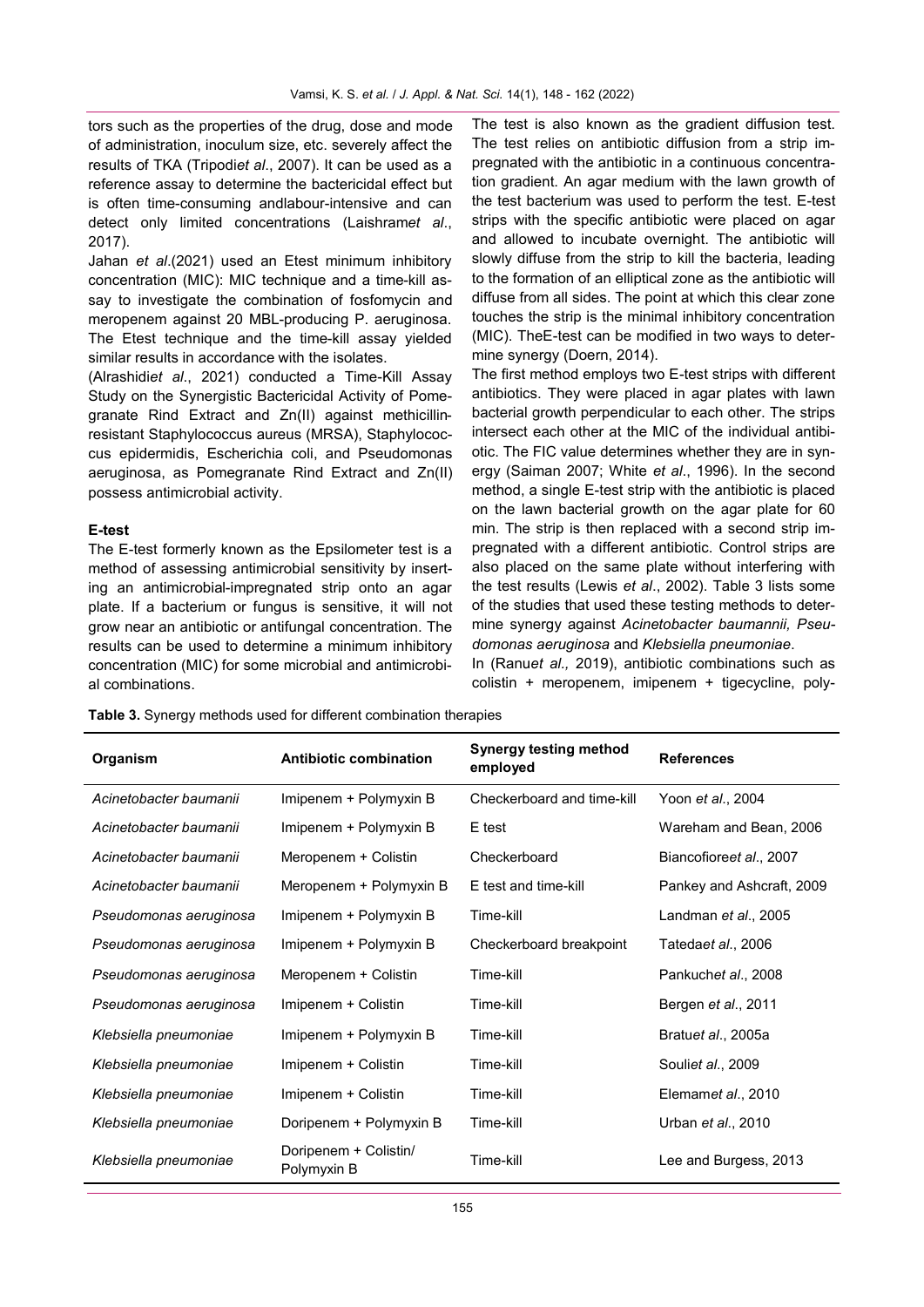myxin B + azithromycin, and doripenem + sulbactam were utilized for MDR Acinetobacter infections and evaluated invitro by Epsilometric test and Broth Micro dilution, with time kill assay confirmation. (Ramadan *et al.,* 2018) characterized different carbapenemase genes carried by carbapenem-resistant (CR) A. baumannii and P. aeruginosa isolates and evaluated the in vitro effect of some colistin-based combinations by the E-test method. Papoutsaki*etal.(*2020) explored whether easier methods based on the Etest technique might offer a suitable alternative. There is a poor correlation between the synergy testing methods of tigecycline combinations, which may be associated with their different endpoints.

## **Comparison of methods for testing synergy**

There is no gold standard method for studying synergy. However, several tests can be used to compare the results to develop a method better suited for the purpose. As each of the tests uses different results, i.e., inhibition or killing, the overall results are often discordant. The time-kill method has been shown to exhibit better synergy rates than the checkerboard method (Souli*et al*., 2008). The results of the checker-board test and E-test are expressed in terms of MIC (minimum inhibitory concentration) values. This holds relevance in clinical diagnosis and studies. However, the time-kill methods focus on the extent of the killing of the infectious bacteria in a certain amount of time, which gives an idea about the nature of the infection. The results may vary with the type of bacteria, the bacterial load, the time frame of the infectious sample during the entire course of infection, and so on (Zusman*et al*., 2013). All these parameters are key to arriving at a single method to determine the synergy in conditions that are *in vitro* as well as *in vivo.*

For the gold standard method for testing drug-resistant variants of Escherichia coli, Enterobacter cloacae, Staphylococcus aureus, and *Pseudomonas aeruginosa,* TKA has been the gold standard method compared to the checkerboard and E-test assays. TKA methods showed an agreement value of 44-88% compared to the values 63-75% for the other methods (White *et al*., 1996). As there is not much difference between the values for all three methods, the E-test method, which is the simplest, can be used as a replacement for the checkerboard and TKA methods. A different study compared checkerboard and TKA for *Pseudomonas aeruginosa.*The results showed synergy for various antimicrobial concentrations using the TKA method, while the checkerboard method showed no difference (Cappellety and Rybak, 1996). For the determination of synergy for *Acinetobacter baumannii, Klebsiella pneumoniae* and *Pseudomonas aeruginosa,* the TKA method was the best, followed by the checkerboard test, while the E-test detected the least synergism (Laishram*et al*., 2017). Despite this, there have been instances where more than 90% correlation have been found between the results obtained using checkerboard test and E-test (Balke*et al*., 2006).

The key points to be considered are that there is no one gold standard method for determining synergy. No two methods for testing synergy can produce comparable methods because of the different parameters. At the same time, one cannot neglect the fact that one of the synergy methods may correlate well with patient outcomes. With the limited data available, one can say that the TKA method could be a gold standard, as it provides dynamic details of how the bacteria are killed as a function of time.Checkerboard method, MCBT or E -test does not provide this information. However, the limited studies that have focused on the clinical relevance of synergy testing have not considered TKA. This means that the *in vitro* data about antibiotic synergy cannot be linked to the treatment options.

# **Clinical significance of combination therapy and synergy testing**

Carbapenem-resistant (CR) Gram-negative bacteria (GNB) embody one of the prime health risks (Paul *et al*., 2014). Treating the infections caused by them has resulted in a higher rate of mortality and a very low recovery rate.The use of combination therapy has been a boon in such cases, as they show a significant decrease in mortality and improved recovery rate. This increased efficacy of the antibiotic combination is because of the synergistic interaction between the antibiotics. Combination therapies are vital, as they maximize the rate of bacterial killing and the extent of bacterial killing, as the different components of the combination will affect multiple bacterial pathways and kill them. They also prevent bacterial regrowth and reduce the development of resistance by the bacteria (Zavascki*et al*., 2013).

The key success of the combination therapy is to quantify how beneficial the antibiotic combination is compared to when administered individually. Synergy testing methods have enabled testing of several antibiotic combinations with different drug concentrations in different groups of drug-resistant bacteria to determine which combination affects the bacteria the most. Such tests provide information about which drugs can be paired together and at what concentrations. It can also determine which drugs cannot be paired together. The results of the methods determine the MIC of the individual drug as well as the drugcombination as a whole to determine the mechanism behind the resistance. The *in vitro* results obtained as a result of synergy testing can be used to predict the in vivo performance with more confidence and the patient outcome and recovery (Laishram*et al*., 2017). As the studies are performed in drug concentrations mimicking the drug concentrations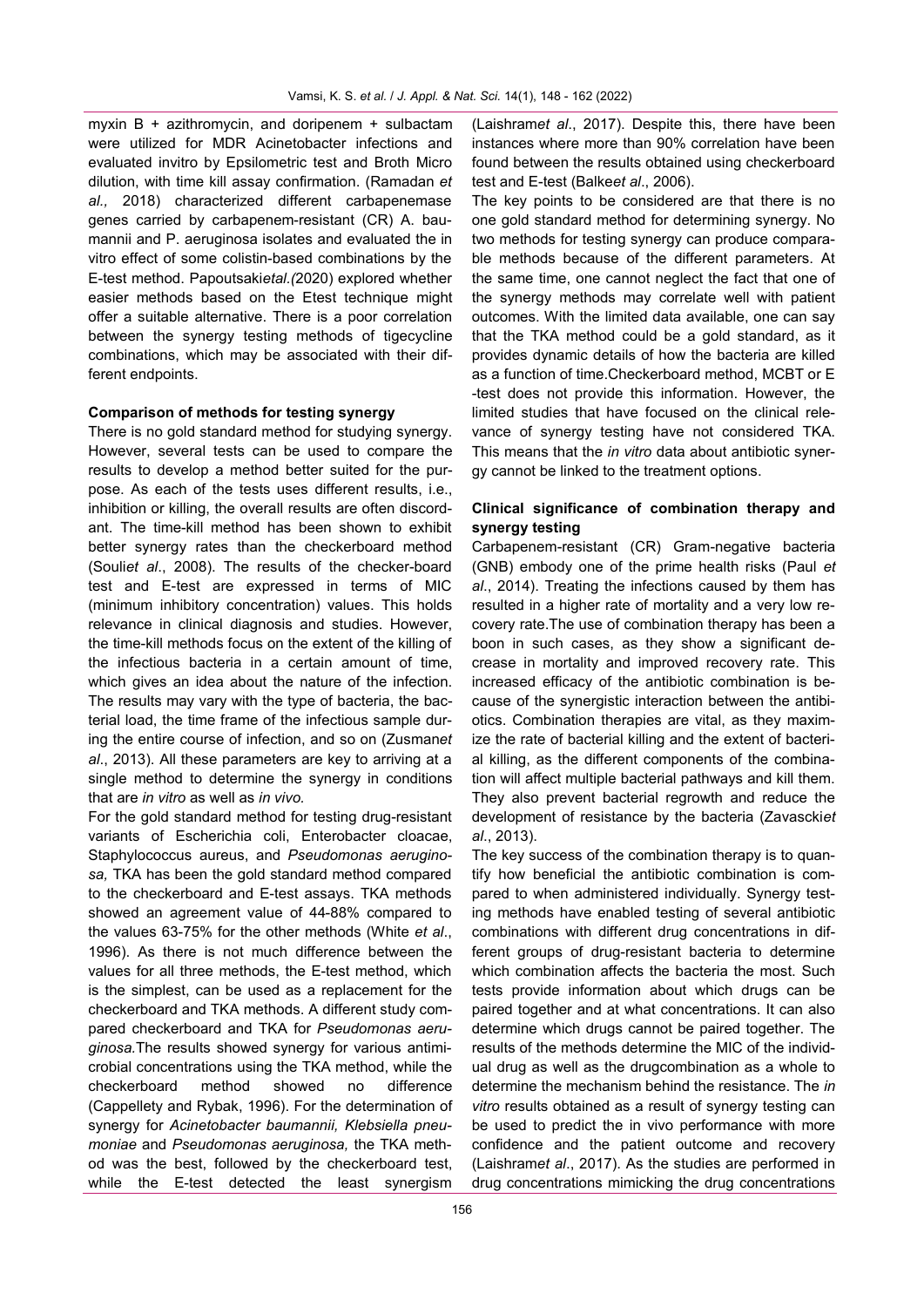in the serum during the natural infection, the results can give a fair idea of how the *in vitro* drug combination studies are effective in treating a similar infection *in vivo.*

The goal of (Li *et al.,* 2020) research was to determine how effective colistin was against CRAB clinical isolates when used alone and in combination with either meropenem or levofloxacin. Colistin's synergistic activity against CRAB isolates was proven. CRAB isolates should be treated with a mixture of colistin and meropenem. For carbapenem-resistant Gram-negative bacilli (CR-GNB) infections, the superiority of combination treatment is still debated. Antibiotic regimen activity against CR-GNB may be predicted using in vitro models. Pharmacokinetic/pharmacodynamic (PK/PD) and time–kill (TK) studies assessing the in vitro effectiveness of antibiotic combinations against CR-GNB were included in a comprehensive review and meta-analysis of (Scudeller *et al.,* 2021).

# **Conclusion**

The handling of infections induced by drug-resistant Gram-negative bacteria is one of the major challenges faced by clinicians today. This is coupled with an increasing development of resistance against antibiotics, especially for carbapenems, the last-line antibiotics used to combat infections. In such cases where no single agent can be effective, combination therapy, where two or more antibiotics can be used, can provide better treatment efficacy and reduced mortality. Before exploring this, it is of utmost importance to determine if the antibiotics used in combination can produce a superior effect compared to when they are used alone. This synergism between the combination's individual components can be tested using several methods.

Among the methods of synergy testing that are used, no one test works under all conditions. Furthermore, the results obtained using different methods are not correlated enough to deduce the best one. This often results in a poor estimation of the treatment efficacy as well as the patient outcomes. There is a great variation in the results because of several factors, such as the type of organism tested and the type, concentration and combination of the antibiotics, which results in very little to no correlation between the results obtained using different methods. A significant drawback is that these methods are all labor intensive and timeconsuming, with the expertise needed to interpret the data, except for the E-test method. Extensive research and standardizationare required to develop a test that suits the majority of the purposes and, most importantly, allows us to compare and correlate the *in vitro* findings to the *in vivo* patient treatment efficacy and the clinical outcome. Therefore, an appropriate and reliable study

of the synergistic effects of several drug combinations will drastically improve the therapeutic possibilities available for the treatment of infections caused by drug -resistant bacteria.

# **ACKNOWLEDGEMENTS**

Thank you to the Department of Science and Technology, Government of India for providing funding tous as part of the Women Scientist Scheme No. SR/WOS-A/ LS-643/2016(G),Manipal Academy of Higher Education,PalamurBiosciencesPvt.andSVSMedicalCollegefor cooperation.We Thank Dr. Murali for providing his comments on the draft version of the manuscript

## **Conflict of interest**

The authors declare that they have no conflict of interest.

# **REFERENCES**

- 1. Aaron, S. D., Ferris, W., Henry, D. A., Speert, D. P. & MacDonald, N. E. (2000). Multiple combination bactericidal antibiotic testing for patients with cystic fibrosis infected with Burkholderiacepacia. *American Journal of Respiratory and Critical Care Medicine*, *161*(4), 1206-1212.
- 2. Akhter, S., Lund, B. A., Ismael, A., Langer, M., Isaksson, J., Christopeit, T. & Bayer, A. (2018). A focused fragment library targeting the antibiotic resistance enzyme-Oxacillinase-48: Synthesis, structural evaluation and inhibitor design. *European Journal of Medicinal Chemistry*, *145*, 634-648.
- 3. Albur, M., Noel, A., Bowker, K., &MacGowan, A. (2012). Bactericidal activity of multiple combinations of tigecycline and colistin against NDM-1-producing Enterobacteriaceae. *Antimicrobial Agents and Chemotherapy*, *56*(6), 3441-3443.
- 4. Alrashidi, Amal, Mohammed Jafar, Niamh Higgins, Ciara Mulligan, Carmine Varricchio, Ryan Moseley, VildanCeliksoy, David MJ Houston & Charles M. Heard. (2021). A time-kill assay study on the synergistic bactericidal activity of pomegranate rind extract and Zn (II) against Methicillin-resistant Staphylococcus aureus (MRSA), Staphylococcus epidermidis, *Escherichia coli,* and *Pseudomonas aeruginosa*. *Biomolecules,* 11(12), 1889.
- 5. Antunes, N. T. & Fisher, J. F. (2014). Acquired class D βlactamases. *Antibiotics*, *3*(3), 398-434.
- 6. Balke, B Hogardt, M., Schmoldt, S., Hoy, L., Weissbrodt, H. & Häussler, S. (2006). Evaluation of the E test for the assessment of synergy of antibiotic combinations against multiresistant *Pseudomonas aeruginosa* isolates from cystic fibrosis patients. *European Journal of Clinical Microbiology and Infectious Diseases*, *25*(1), 25-30.
- 7. Bassetti, M., Nicolini, L., Esposito, S., Righi, E. & Viscoli, C. (2009). Current status of newer carbapenems. *Current Medicinal Chemistry*, *16*(5), 564-575.
- 8. Bergen, Phillip J., Brian T. Tsuji, Jurgen B. Bulitta, Alan Forrest, Jovan Jacob, Hanna E. Sidjabat, David L. Paterson, Roger L. Nation & Jian Li. (2011). Synergistic killing of multidrug-resistant *Pseudomonas aeruginosa* at multi-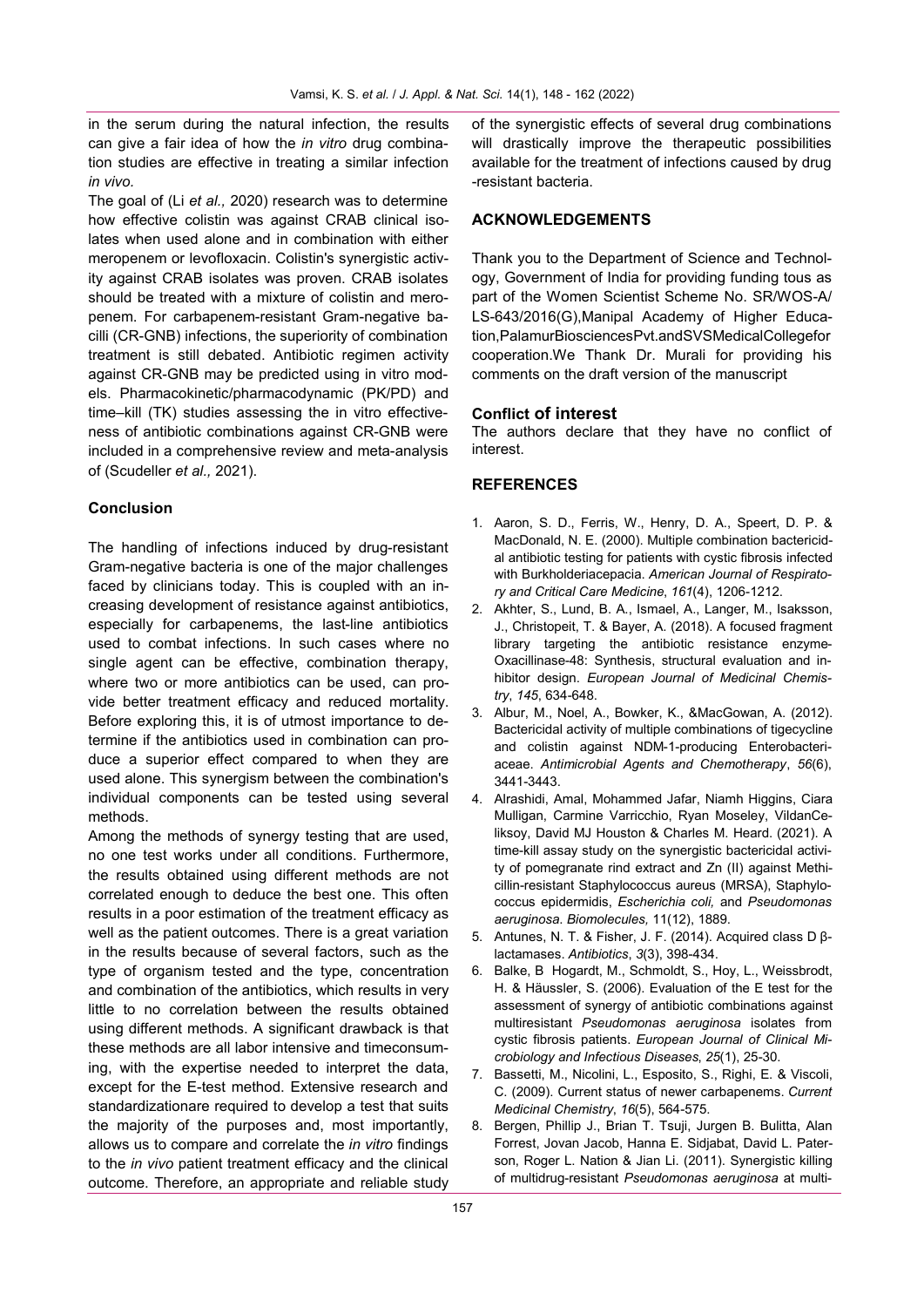ple inocula by colistin combined with doripenem in an in vitro pharmacokinetic/pharmacodynamic model. *Antimicrobial Agents and Chemotherapy*, *55*(12), 5685 -5695.

- 9. Biancofiore, G., C. Tascini, M. Bisa, G. Gemignani, M. L. Bindi, A. Leonildi, G. Giannotti & F. Menichetti. (2007). Colistin, meropenem and rifampin in a combination therapy for multi-drug-resistant *Acinetobacter baumannii* multifocal infection. A case report. *Minerva anestesiologica*, *73* (3), 181-186.
- 10. Bradley, J. S., Garau, J., Lode, H., Rolston, K. V. I., Wilson, S. E. & Quinn, J. P. (1999). Carbapenems in clinical practice: a guide to their use in serious infection. *International Journal of Antimicrobial Agents*, *11*(2), 93-100.
- 11. Bratu, S., Landman, D., Alam, M., Tolentino, E., & Quale, J. (2005). Detection of KPC carbapenem-hydrolyzing enzymes in Enterobacter spp. from Brooklyn, New York. *Antimicrobial Agents and Chemotherapy*, *49*(2), 776-778.
- 12. Bratu, S., Landman, D., Haag, R., Recco, R., Eramo, A., Alam, M. & Quale, J. (2005). Rapid spread of carbapenem-resistant *Klebsiella pneumoniae* in New York City: a new threat to our antibiotic armamentarium. *Archives of Internal Medicine*, *165*(12), 1430-1435.
- 13. Bratu, Simona, Mohamad Mooty, SatyenNichani, David Landman, Carl Gullans, Barbara Pettinato, Usha Karumudi, Pooja Tolaney & John Quale (2005). Emergence of KPC-possessing *Klebsiella pneumoniae* in Brooklyn, New York: epidemiology and recommendations for detection. *Antimicrobial Agents and Chemotherapy*, *49*(7), 3018-3020.
- 14. Briceland, L. L., Nightingale, C. H., Quintiliani, R., Cooper, B. W. & Smith, K. S. (1988). Antibiotic streamlining from combination therapy to monotherapy utilizing an interdisciplinary approach. *Archives of Internal Medicine*, *148*(9), 2019-2022.
- 15. Bulik, C. C., &Nicolau, D. P. (2011). Double-carbapenem therapy for carbapenemase-producing *Klebsiella pneumoniae. Antimicrobial Agents and Chemotherapy*, *55*(6), 3002-3004.
- 16. Bush, K. & Fisher, J. F. (2011). Epidemiological expansion, structural studies, and clinical challenges of new βlactamases from gram-negative bacteria. *Annual review of Microbiology*, *65*, 455-478.
- 17. Bush, K. (2018). Past and present perspectives on βlactamases. *Antimicrobial Agents and Chemotherapy*, *62* (10), e01076-18.
- 18. Cappelletty, D. M. &Rybak, M. J. (1996). Comparison of methodologies for synergism testing of drug combinations against resistant strains of *Pseudomonas aeruginosa*. *Antimicrobial Agents and Chemotherapy*, *40*(3), 677- 683.
- 19. Cha, R. (2008). In Vitro Activity of Cefepime, Imipenem, Tigecycline, and Gentamicin, Alone and in Combination, Against Extended-Spectrum β-Lactamase-Producing *Klebsiella pneumoniae* and *Escherichia coli. Pharmacotherapy: The Journal of Human Pharmacology and Drug Therapy*, *28*(3), 295-300.
- 20. Costa, R. A., Ortega, D. B., Fulgêncio, D. L., Costa, F. S., Araújo, T. F. & Barreto, C. C. (2019). Checkerboard test-

ing method indicates synergic effect of pelgipeptins against multidrug resistant *Klebsiella pneumoniae. Biotechnology Research and Innovation*, *3*(1), 187- 191.

- 21. Daikos, G.L., Tsaousi, S., Tzouvelekis, L.S., Anyfantis, I., Psichogiou, M., Argyropoulou, A., Stefanou, I., Sypsa, V., Miriagou, V., Nepka, M. & Georgiadou, S., (2014). Carbapenemase-producing *Klebsiella pneumoniae* bloodstream infections: lowering mortality by antibiotic combination schemes and the role of carbapenems. *Antimicrobial Agents and Chemotherapy*, *58*(4), 2322-2328.
- 22. De Pascale, G., Martucci, G., Montini, L., Panarello, G., Cutuli, S.L., Di Carlo, D., Di Gravio, V., Di Stefano, R., Capitanio, G., Vallecoccia, M.S. & Polidori, P. (2017). Double carbapenem as a rescue strategy for the treatment of severe carbapenemase-producing *Klebsiella pneumoniae* infections: a two-center, matched case– control study. *Critical Care*, *21*(1), 1-10.
- 23. Devkota, S. P., Paudel, A., Bhatta, D. R. & Gurung, K. (2020). Carbapenemase among clinical bacterial isolates in Nepal. *J Nepal Health Res Counc*, *18*, 159-165.
- 24. Diep, J. K., Jacobs, D. M., Sharma, R., Covelli, J., Bowers, D. R., Russo, T. A. & Rao, G. G. (2017). Polymyxin B in combination with rifampin and meropenem against polymyxin B-resistant KPC-producing Klebsiella *pneumoniae. Antimicrobial Agents and Chemotherapy*, *61*(2), e02121-16.
- 25. Doern, C. D. (2014). When does 2 plus 2 equal 5? A review of antimicrobial synergy testing. *Journal of Clinical Microbiology*, *52*(12), 4124-4128.
- 26. Dundar, D. & Otkun, M. (2010). In-vitro efficacy of synergistic antibiotic combinations in multidrug resistant *Pseudomonas aeruginosa* strains. *Yonsei Medical Journal*, *51* (1), 111-116.
- 27. Elemam, A., Rahimian, J. & Doymaz, M. (2010). In vitro evaluation of antibiotic synergy for polymyxin B-resistant carbapenemase-producing *Klebsiella pneumoniae. Journal of Clinical Microbiology*, *48*(10), 3558-3562.
- 28. Endimiani, A., Hujer, A.M., Perez, F., Bethel, C.R., Hujer, K.M., Kroeger, J., Oethinger, M., Paterson, D.L., Adams, M.D., Jacobs, M.R. & Diekema, D.J. (2009). Characterization of bla KPC-containing *Klebsiella pneumoniae* isolates detected in different institutions in the Eastern USA. *Journal of Antimicrobial Chemotherapy*, *63*(3), 427- 437.
- 29. Forsberg, K. J., Reyes, A., Wang, B., Selleck, E. M., Sommer, M. O. & Dantas, G. (2012). The shared antibiotic resistome of soil bacteria and human pathogens. *Science*, *337*(6098), 1107-1111.
- 30. Galani, I., Nafplioti, K., Chatzikonstantinou, M. & Souli, M. (2018). In vitro evaluation of double-carbapenem combinations against OXA-48-producing *Klebsiella pneumoniae isolates* using time–kill studies. *Journal of Medical Microbiology*, *67*(5), 662-668.
- 31. Garcia, M. M. (2013). Carbapenemases: A real threat. *APUA Newsl*, *31*, 4-6.
- 32. Giamarellou, H. & Poulakou, G. (2009). Multidrugresistant gram-negative infections. *Drugs*, *69*(14), 1879- 1901.
- 33. Giannella, M., Trecarichi, E.M., Giacobbe, D.R., De Rosa, F.G., Bassetti, M., Bartoloni, A., Bartoletti, M., Losito,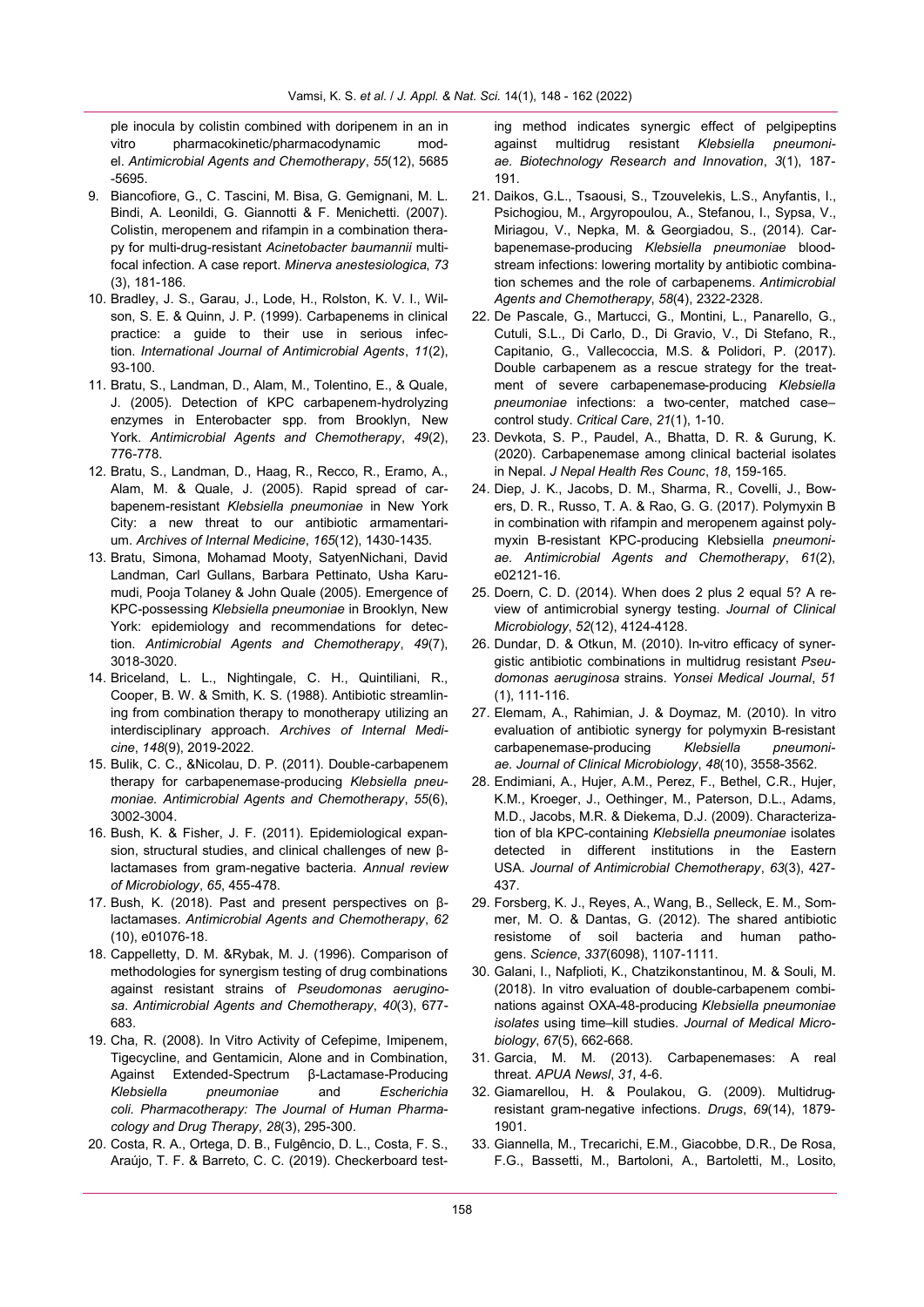A.R., Del Bono, V., Corcione, S. & Tedeschi, S. (2018). Effect of combination therapy containing a high-dose carbapenem on mortality in patients with carbapenemresistant *Klebsiella pneumoniae* bloodstream infection. *International Journal of Antimicrobial Agents*, *51*(2), 244-248.

- 34. Gupta, N., Limbago, B. M., Patel, J. B. & Kallen, A. J. (2011). Carbapenem-resistant Enterobacteriaceae: epidemiology and prevention. *Clinical Infectious Diseases*, *53*(1), 60-67.
- 35. Hashizume, T., Ishino, F., Nakagawa, J. I., Tamaki, S. & Matsuhashi, M. (1984). Studies on the mechanism of action of imipenem (N-formimidoylthienamycin) in vitro: binding to the penicillin-binding proteins (PBPs) in Escherichia coli and *Pseudomonas aeruginosa,* and inhibition of enzyme activities due to the PBPs in E. coli. *The Journal of Antibiotics*, *37*(4), 394-400.
- 36. He, W., Kaniga, K., Lynch, A. S., Flamm, R. K. & Davies, T. A. (2012). In vitro Etest synergy of doripenem with amikacin, colistin, and levofloxacin against *Pseudomonas aeruginosa* with defined carbapenem resistance mechanisms as determined by the E test method. *Diagnostic Microbiology and Infectious Disease*, *74*(4), 417-419.
- 37. Hirsch, E. B., Guo, B., Chang, K. T., Cao, H., Ledesma, K. R., Singh, M. & Tam, V. H. (2013). Assessment of antimicrobial combinations for *Klebsiella pneumoniae*  carbapenemase–producing K. pneumoniae. *The Journal of Infectious Diseases*, *207*(5), 786-793.
- 38. Hirsch, E. B. & Tam, V. H. (2010). Detection and treatment options for *Klebsiella pneumoniae* carbapenemases (KPCs): an emerging cause of multidrug-resistant infection. *Journal of Antimicrobial Chemotherapy*, *65*(6), 1119- 1125.
- 39. Hutchings, M. I., Truman, A. W. & Wilkinson, B. (2019). Antibiotics: past, present and future. *Current Opinion in Microbiology*, *51*, 72-80.
- 40. Iaconis, J. P., & Sanders, C. C. (1990). Purification and characterization of inducible beta-lactamases in Aeromonas spp. *Antimicrobial Agents and Chemotherapy*, *34* (1), 44-51.
- 41. Jahan, S., Davis, H., Ashcraft, D. S. & Pankey, G. A. (2021). Evaluation of the in vitro interaction of fosfomycin and meropenem against metallo-β-lactamase–producing *Pseudomonas aeruginosa* using Etest and time-kill assay. *Journal of Investigative Medicine*, *69*(2), 371-376.
- 42. Katz, L, & Baltz, R. H. (2016). Natural product discovery: past, present, and future. *Journal of Industrial Microbiology and Biotechnology*, *43*(2-3), 155-176.
- 43. Kulengowski, B., Rutter, W. C., Campion, J. J., Lee, G. C., Feola, D. J. & Burgess, D. S. (2018). Effect of increasing meropenem MIC on the killing activity of meropenem in combination with amikacin or polymyxin B against MBL -and KPC-producing Enterobacter cloacae. *Diagnostic Microbiology and Infectious Disease*, *92*(3), 262-266.
- 44. Kus, J. V., Tadros, M., Simor, A., Low, D. E., McGeer, A. J., Willey, B. M. & Poutanen, S. M. (2011). New Delhi metallo-β-lactamase-1: local acquisition in Ontario, Canada, and challenges in detection. *CMAJ*, *183*(11), 1257- 1261.
- 45. Kuwabara, S. & Abraham, E. P. (1967). Some properties of two extracellular beta-lactamases from Bacillus cereus 569/H. *Biochemical Journal*, *103*(3), 27C.
- 46. Laishram, S., Pragasam, A. K., Bakthavatchalam, Y. D. & Veeraraghavan, B. (2017). An update on technical, interpretative and clinical relevance of antimicrobial synergy testing methodologies. *Indian Journal of Medical Microbiology*, *35*(4), 445-468.
- 47. Landman, D., Bratu, S., Alam, M. & Quale, J. (2005). Citywide emergence of *Pseudomonas aeruginosa* strains with reduced susceptibility to polymyxin B. *Journal of Antimicrobial Chemotherapy*, *55*(6), 954-957.
- 48. Le, J., McKee, B., Srisupha-Olarn, W. & Burgess, D. S. (2011). In vitro activity of carbapenems alone and in combination with amikacin against KPC-producing *Klebsiella pneumoniae. Journal of Clinical Medicine Research*, *3*(3), 106.
- 49. Lee, G. C. & Burgess, D. S. (2013). Polymyxins and doripenem combination against KPC-producing *Klebsiella pneumoniae. Journal of Clinical Medicine Research*, *5*(2), 97.
- 50. Lee, J., Patel, G., Huprikar, S., Calfee, D. P., & Jenkins, S. G. (2009). Decreased susceptibility to polymyxin B during treatment for carbapenem-resistant *Klebsiella pneumoniae* infection. *Journal of Clinical Microbiology*, *47* (5), 1611-1612.
- 51. Letourneau, A., & Calderwood, S. B. (2020). Combination beta-lactamase inhibitors, carbapenems, and monobactams. *UpToDate, Waltham, MA*.
- 52. Levy, S. B. & Marshall, B. (2004). Antibacterial resistance worldwide: causes, challenges and responses. *Nature Medicine*, *10*(12), S122-S129.
- 53. Lewis, R. E., Diekema, D. J., Messer, S. A., Pfaller, M. A. & Klepser, M. E. (2002). Comparison of Etest, chequerboard dilution and time–kill studies for the detection of synergy or antagonism between antifungal agents tested against Candida species. *Journal of Antimicrobial Chemotherapy*, *49*(2), 345-351.
- 54. Li, Jiaying, Yanjun Fu, Jisheng Zhang, Yongxin Zhao, Xuecai Fan, Lan Yu, Yong Wang & Xiaoli Zhang Chunjiang, Li. (2020). The efficacy of colistin monotherapy versus combination therapy with other antimicrobials against carbapenem-resistant Acinetobacter baumannii ST2 isolates. *Journal of Chemotherapy*, *32*(7), 359-367.
- 55. Li, X., Song, Y., Wang, L., Kang, G., Wang, P., Yin, H. & Huang, H. (2021). A potential combination therapy of berberine hydrochloride with antibiotics against multidrugresistant Acinetobacter baumannii. *Frontiers in Cellular and Infection Microbiology*, *11*, 250.
- 56. Lim, S. Z. & Fitzgerald, D. A. (2018). Treating resistant *Pseudomonas aeruginosa* lung disease in young children with cystic fibrosis. *Paediatric Respiratory Reviews*, *27*, 33 -36.
- 57. Livermore, D. M., Warner, M., Mushtaq, S., Doumith, M., Zhang, J., & Woodford, N. (2011). What remains against carbapenem-resistant Enterobacteriaceae? Evaluation of chloramphenicol, ciprofloxacin, colistin, fosfomycin, minocycline, nitrofurantoin, temocillin and tigecycline. *International Journal of Antimicrobial Agents*, *37*(5), 415-419.
- 58. Musa, D. N. B. (2018). *The Outcomes of Carbapenem Resistant Enterobacteriaceae (CRE) UnfectedPatients and their Association with Antibiotic Therapy* (Doctoral Dissertation, Universiti Sains Malaysia).
- 59. Naas, T., Vandel, L., Sougakoff, W., Livermore, D. M. &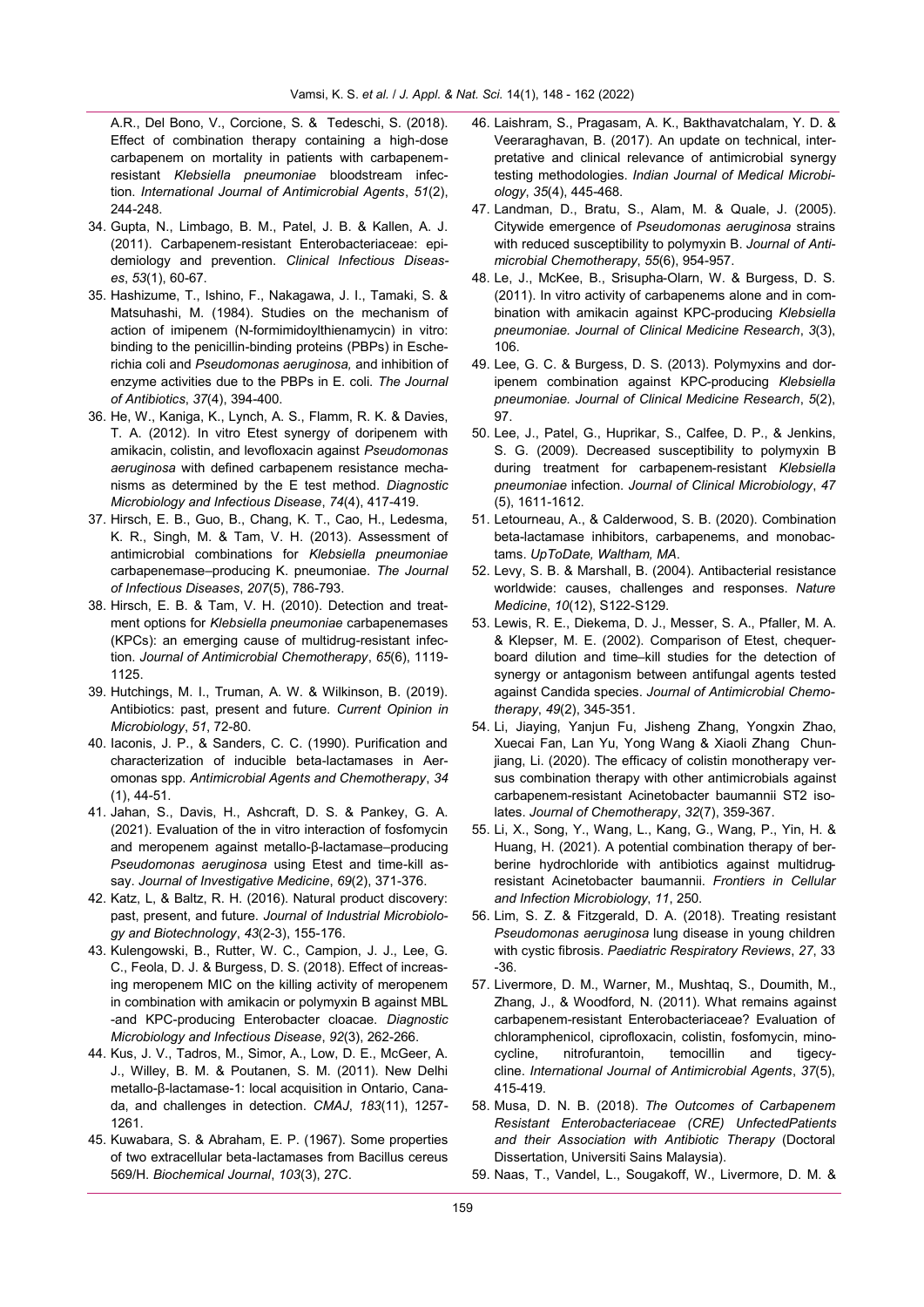Nordmann, P. (1994). Cloning and sequence analysis of the gene for a carbapenem-hydrolyzing class A betalactamase, Sme-1, from Serratia marcescens S6. *Antimicrobial Agents and Chemotherapy*, *38*(6), 1262- 1270.

- 60. Nakayama, R., Inoue-Tsuda, M., Matsui, H., Ito, T. & Hanaki, H. (2021). Classification of the metallo βlactamase subtype produced by the carbapenem-resistant Pseudomonas aeruginosa isolates in Japan. *Journal of Infection and Chemotherapy*.
- 61. National Committee for Clinical Laboratory Standards, & Barry, A. L. (1999). *Methods for determining bactericidal activity of antimicrobial agents: approved guideline* (Vol. 19, No. 18). Wayne, PA: National Committee for Clinical Laboratory Standards.
- 62. Netopilova, M., Houdkova, M., Urbanova, K., Rondevaldova, J. & Kokoska, L. (2021). Validation of qualitative broth volatilization checkerboard method for testing of essential oils: Dual-column GC–FID/MS analysis and in vitro combinatory antimicrobial effect of Origanum vulgare and Thymus vulgaris against Staphylococcus aureus in liquid and vapor phases. *Plants*, *10*(2), 393.
- 63. Norden, C. W., Wentzel, H. & Keleti, E. (1979). Comparison of techniques for measurement of in vitro antibiotic synergism. *Journal of Infectious Diseases*, *140*(4), 629- 633.
- 64. Nordmann, P., Cuzon, G. & Naas, T. (2009). The real threat of *Klebsiella pneumoniae* carbapenemaseproducing bacteria. *The Lancet Infectious Diseases*, *9*(4), 228-236.
- 65. Nordmann, P., Mariotte, S., Naas, T., Labia, R. & Nicolas, M. H. (1993). Biochemical properties of a carbapenemhydrolyzing beta-lactamase from Enterobacter cloacae and cloning of the gene into *Escherichia coli. Antimicrobial Agents and Chemotherapy*, *37*(5), 939-946.
- 66. Nordmann, P., Poirel, L., Walsh, T. R. & Livermore, D. M. (2011). The emerging NDM carbapenemases. *Trends in Microbiology*, *19*(12), 588-595.
- 67. Odds, F. C. (2003). Synergy, antagonism, and what the chequerboard puts between them. *Journal of Antimicrobial Chemotherapy*, *52*(1), 1-1.
- 68. Ontong, J. C., Ozioma, N. F., Voravuthikunchai, S. P. & Chusri, S. (2021). Synergistic antibacterial effects of colistin in combination with aminoglycoside, carbapenems, cephalosporins, fluoroquinolones, tetracyclines, fosfomycin, and piperacillin on multidrug resistant *Klebsiella pneumoniae* isolates. *Plos one*, *16*(1), e0244673.
- 69. Ardoan, B. C. (2012). In vitro synergistic activity of carbapenems in combination with other antimicrobial agents against multidrug-resistant *Acinetobacter baumannii. African Journal of Microbiology Research*, *6*(12), 2985-2992.
- 70. Pankey, G. A. & Ashcraft, D. S. (2009). The detection of synergy between meropenem and polymyxin B against meropenem-resistant *Acinetobacter baumannii* using Etest® and time-kill assay. *Diagnostic Microbiology and Infectious Disease*, *63*(2), 228-232.
- 71. Pankuch, G. A., Lin, G., Seifert, H. & Appelbaum, P. C. (2008). Activity of meropenem with and without ciprofloxacin and colistin against *Pseudomonas aeruginosa* and *Acinetobacter baumannii. Antimicrobial Agents and Chemotherapy*, *52*(1), 333-336.
- 72. Papoutsaki, V., Galani, I., Papadimitriou, E., Karantani, I., Karaiskos, I. & Giamarellou, H. (2020). Evaluation of in vitro methods for testing tigecycline combinations against carbapenemase-producing *Klebsiella pneumoniae* isolates. *Journal of Global Antimicrobial Resistance*, *20*, 98- 104.
- 73. Patel, S. (2012). NDM-1: The newest superbug?. *Nursing,* 2020, 42(4), 67-68.
- 74. Paul, Mical, Yehuda Carmeli, Emanuele Durante-Mangoni, Johan W. Mouton, Evelina Tacconelli, Ursula Theuretzbacher, Cristina Mussini & Leonard Leibovici. (2014). Combination therapy for carbapenemresistant Gram-negative bacteria. *Journal of Antimicrobial Chemotherapy*, *69*(9), 2305-2309.
- 75. Peri, A. M., Doi, Y., Potoski, B. A., Harris, P. N., Paterson, D. L. & Righi, E. (2019). Antimicrobial treatment challenges in the era of carbapenem resistance. *Diagnostic Microbiology and Infectious Disease*, 94(4), 413-425.
- 76. Pfaller, M. A., Huband, M. D., Streit, J. M., Flamm, R. K. & Sader, H. S. (2018). Surveillance of tigecycline activity tested against clinical isolates from a global (North America, Europe, Latin America and Asia-Pacific) collection (2016). *International Journal of Antimicrobial Agents*, *51* (6), 848-853.
- 77. Poirel, L., Fortineau, N. & Nordmann, P. (2011). International transfer of NDM-1-producing *Klebsiella pneumoniae* from Iraq to France. *Antimicrobial Agents and Chemotherapy*, *55*(4), 1821-1822.
- 78. Poirel, L., Kieffer, N. & Nordmann, P. (2016). In vitro evaluation of dual carbapenem combinations against carbapenemase-producing *Enterobacteriaceae*. *Journal of Antimicrobial Chemotherapy*, *71*(1), 156-161.
- 79. Poirel, L., Potron, A. & Nordmann, P. (2012). OXA-48-like carbapenemases: the phantom menace. *Journal of Antimicrobial Chemotherapy*, *67*(7), 1597-1606.
- 80. Pongpech, P., Amornnopparattanakul, S., Panapakdee, S., Fungwithaya, S., Nannha, P., Dhiraputra, C. & Leelarasamee, A. (2011). Antibacterial activity of carbapenem-based combinations againts multidrug-resistant *Acinetobacter baumannii. Journal of the Medical Association of Thailand*, *93*(2), 161.
- 81. Ramadan, R. A., Gebriel, M. G., Kadry, H. M. & Mosallem, A. (2018). Carbapenem-resistant *Acinetobacter baumannii* and *Pseudomonas aeruginosa*: characterization of carbapenemase genes and E-test evaluation of colistinbased combinations. *Infection and Drug Resistance*, *11*, 1261.
- 82. Ranu, S. O. N. İ., Gupta, V., Datta, P., Gombar, S. & Chander, J. (2019). Comparative Evaluation of In-vitro Synergy Testing Methods in Carbapenem-Resistant Acinetobacter Species. *Journal of Microbiology and Infectious Diseases*, *9*(01), 23-33.
- 83. Rasmussen, B. A., Bush, K., Keeney, D., Yang, Y., Hare, R., O'Gara, C. & Medeiros, A. A. (1996). Characterization of IMI-1 beta-lactamase, a class A carbapenemhydrolyzing enzyme from Enterobacter cloacae. *Antimicrobial agents and chemotherapy*, *40*(9), 2080 -2086.
- 84. Ratner, P. H., Hampel, F., Van Bavel, J., Amar, N. J., Daftary, P., Wheeler, W. & Sacks, H. (2008). Combination therapy with azelastine hydrochloride nasal spray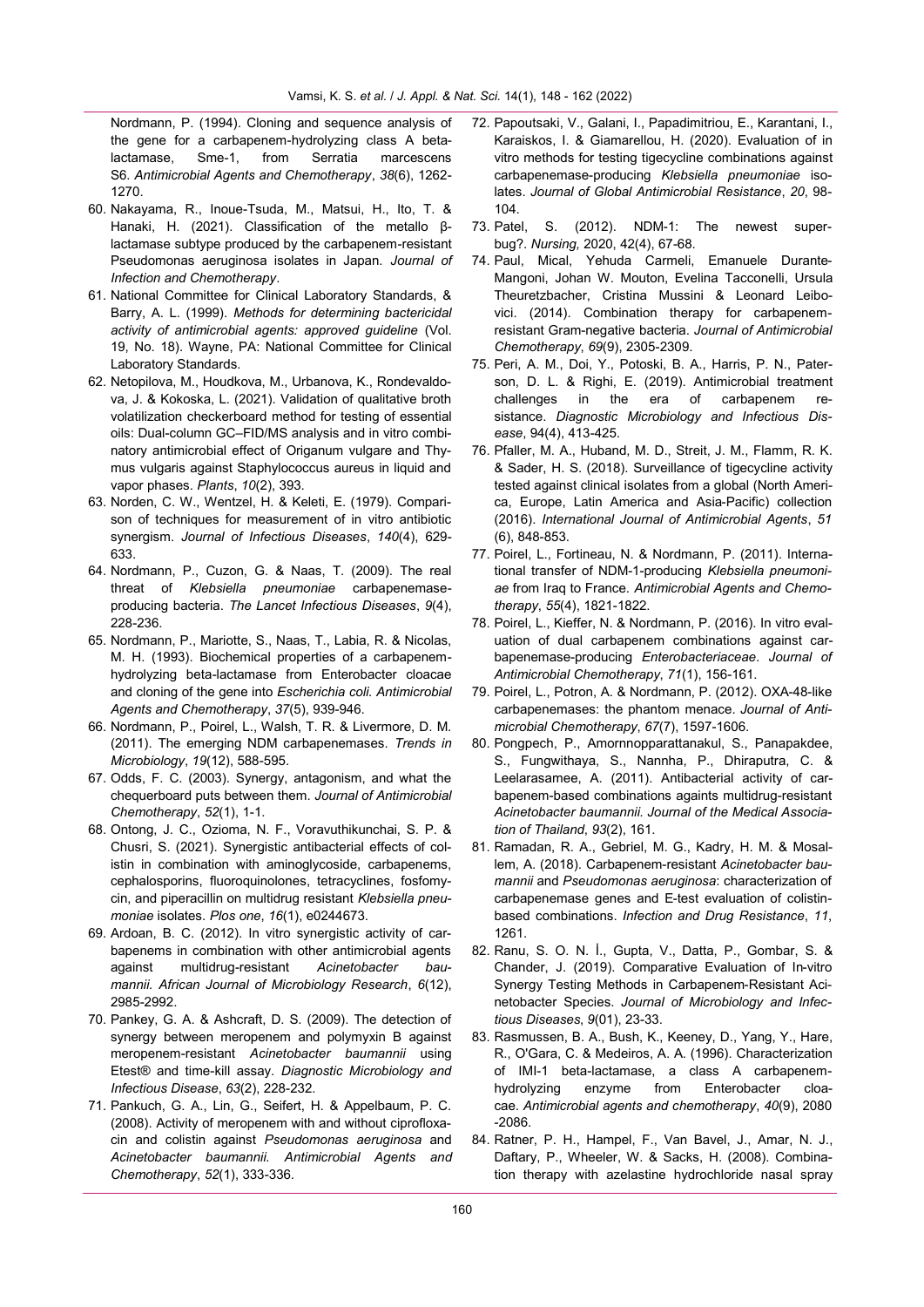and fluticasone propionate nasal spray in the treatment of patients with seasonal allergic rhinitis. *Annals of Allergy, Asthma & Immunology*, *100*(1), 74-81.

- 85. Rossolini, G. M., Arena, F., Pecile, P. & Pollini, S. (2014). Update on the antibiotic resistance crisis. *Current Opinion in Pharmacology*, *18*, 56-60.
- 86. Saiman, L. (2007). Clinical utility of synergy testing for multidrug-resistant *Pseudomonas aeruginosa* isolated from patients with cystic fibrosis: 'the motion for'. *Paediatric Respiratory Reviews*, *8*(3), 249-255.
- 87. Saino, Y., Kobayashi, F., Inoue, M. & Mitsuhashi, S. (1982). Purification and properties of inducible penicillin beta-lactamase isolated from *Pseudomonas maltophilia. Antimicrobial Agents and Chemotherapy*, *22*(4), 564- 570.
- 88. Sands, M., McCarter, Y. & Sanchez, W. (2007). Synergy testing of multidrug resistant Acinetobacter baumanii against tigecycline and polymyxin using an E-test methodology. *European Journal of Clinical Microbiology & Infectious Diseases*, *26*(7), 521-522.
- 89. Sanschagrin, F., Couture, F. & Levesque, R. C. (1995). Primary structure of OXA-3 and phylogeny of oxacillinhydrolyzing class D beta-lactamases. *Antimicrobial Agents and Chemotherapy*, *39*(4), 887-893.
- 90. Figueredo, A. C. F., de Freitas, N. L., Dalmolin, T. V. & Brandão, F. (2021). Pseudomonas aeruginosa: panorama do perfil de resistênciaaoscarbapenêmicos no Brasil. *Brazilian Journal of Development*, *7*(1), 9661-9672.
- 91. Schmid, A., Wolfensberger, A., Nemeth, J., Schreiber, P. W., Sax, H. & Kuster, S. P. (2019). Monotherapy versus combination therapy for multidrug-resistant Gram-negative infections: Systematic Review and Meta-Analysis. *Scientific Reports*, *9*(1), 1-11.
- 92. Scudeller, L., Righi, E., Chiamenti, M., Bragantini, D., Menchinelli, G., Cattaneo, P., Giske, C.G., Lodise, T., Sanguinetti, M., Piddock, L.J. & Franceschi, F., (2021). Systematic review and meta-analysis of in vitro efficacy of antibiotic combination therapy against carbapenemresistant Gram-negative bacilli. *International Journal of Antimicrobial Agents*, *57*(5), 106344.
- 93. Sheng, W. H., Wang, J. T., Li, S. Y., Lin, Y. C., Cheng, A., Chen, Y. C. & Chang, S. C. (2011). Comparative in vitro antimicrobial susceptibilities and synergistic activities of antimicrobial combinations against carbapenem-resistant Acinetobacter species: Acinetobacter baumannii versus Acinetobacter genospecies 3 and 13TU. *Diagnostic Microbiology and Infectious Disease*, *70*(3), 380-386.
- 94. Smith, S., Ratjen, F., Remmington, T. & Waters, V. (2020). Combination antimicrobial susceptibility testing for acute exacerbations in chronic infection of Pseudomonas aeruginosa in cystic fibrosis. *Cochrane Database of Systematic Reviews*, (5).
- 95. Soeung, V., Lu, S., Hu, L., Judge, A., Sankaran, B., Prasad, B. V. & Palzkill, T. (2020). A drug-resistant βlactamase variant changes the conformation of its activesite proton shuttle to alter substrate specificity and inhibitor potency. *Journal of Biological Chemistry*, *295*(52), 18239-18255.
- 96. Song, J. Y., Kee, S. Y., Hwang, I. S., Seo, Y. B., Jeong, H. W., Kim, W. J. & Cheong, H. J. (2007). In vitro activities of carbapenem/sulbactam combination, colistin, colistin/ rifampicin combination and tigecycline against car-

bapenem-resistant *Acinetobacter baumannii. Journal of Antimicrobial Chemotherapy*, *60*(2), 317-322.

- 97. Souli, M., Galani, I. & Giamarellou, H. (2008). Emergence of extensively drug-resistant and pandrugresistant Gram-negative bacilli in Europe. *Eurosurveillance*, *13*(47), 19045.
- 98. Souli, M., Rekatsina, P. D., Chryssouli, Z., Galani, I., Giamarellou, H. & Kanellakopoulou, K. (2009). Does the activity of the combination of imipenem and colistin in vitro exceed the problem of resistance in metallo-βlactamase-producing *Klebsiella pneumoniae* isolates?. *Antimicrobial Agents and Chemotherapy*, *53*(5), 2133-2135.
- 99. Sopirala, M. M., Mangino, J. E., Gebreyes, W. A., Biller, B., Bannerman, T., Balada-Llasat, J. M. & Pancholi, P. (2010). Synergy testing by Etest, microdilution checkerboard, and time-kill methods for pan-drug-resistant *Acinetobacter baumannii*. *Antimicrobial Agents and Chemotherapy*, *54*(11), 4678-4683.
- 100.Srinivasan, A., & Patel, J. B. (2008). Klebsiella pneumoniae carbapenemase–producing organisms: an ounce of prevention really is worth a pound of cure. *Infection Control & Hospital Epidemiology*, *29*(12), 1107-1109.
- 101.Stein, C., Makarewicz, O., Bohnert, J. A., Pfeifer, Y., Kesselmeier, M., Hagel, S. & Pletz, M. W. (2015). Three dimensional checkerboard synergy analysis of colistin, meropenem, tigecycline against multidrug-resistant clinical Klebsiella pneumonia isolates. *PloS one*, *10*(6), e0126479.
- 102.Sun, Qingyang, Yan Yang, Wenjun Wei, Di Lin, Jian Chen, Xianming Zeng, Jun Cheng & Changgui Sun. (2018). Evaluation on the preliminary classification of carbapenemase in gram-negative rods by the inhibitor enhanced carbapenem inactivation method. *Chinese Journal of Clinical Laboratory Science*, 14-18.
- 103.Zeng, Z., Li, Y., Pan, Y., Lan, X., Song, F., Sun, J., Zhou, K., Liu, X., Ren, X., Wang, F. & Hu, J.(2018). Cancer-derived exosomal miR-25-3p promotes premetastatic niche formation by inducing vascular permeability and angiogenesis. *Nature communications*, *9*(1), 1- 14.
- 104.Tan, C. H., Li, J. & Nation, R. L. (2007). Activity of colistin against heteroresistant Acinetobacter baumannii and emergence of resistance in an in vitro pharmacokinetic/pharmacodynamic model. *Antimicrobial Agents and Chemotherapy*, *51*(9), 3413-3415.
- 105.Tapalsky, D. V. (2018). Susceptibility to combinations of antibiotics of carbapenemase-producing nosocomial strains of gram-negative bacteria isolated in Belarus. *Clinical Microbiology and Antimicrobial Chemotherapy*, 20(3).
- 106.Tascini, Carlo, Enrico Tagliaferri, Tommaso Giani, Alessandro Leonildi, Sarah Flammini, Beatrice Casini, Russell Lewis, Simone Ferranti, Gian Maria Rossolini & Francesco Menichetti. (2013). Synergistic activity of colistin plus rifampin against colistin-resistant KPC-producing *Klebsiella pneumoniae*. *Antimicrobial agents and chemotherapy*, *57*(8), 3990-3993.
- 107.Tateda, K., Ishii, Y., Matsumoto, T. & Yamaguchi, K. (2006). 'Break-point Checkerboard Plate 'for screening of appropriate antibiotic combinations against multidrugresistant *Pseudomonas aeruginosa. Scandinavian Jour-*